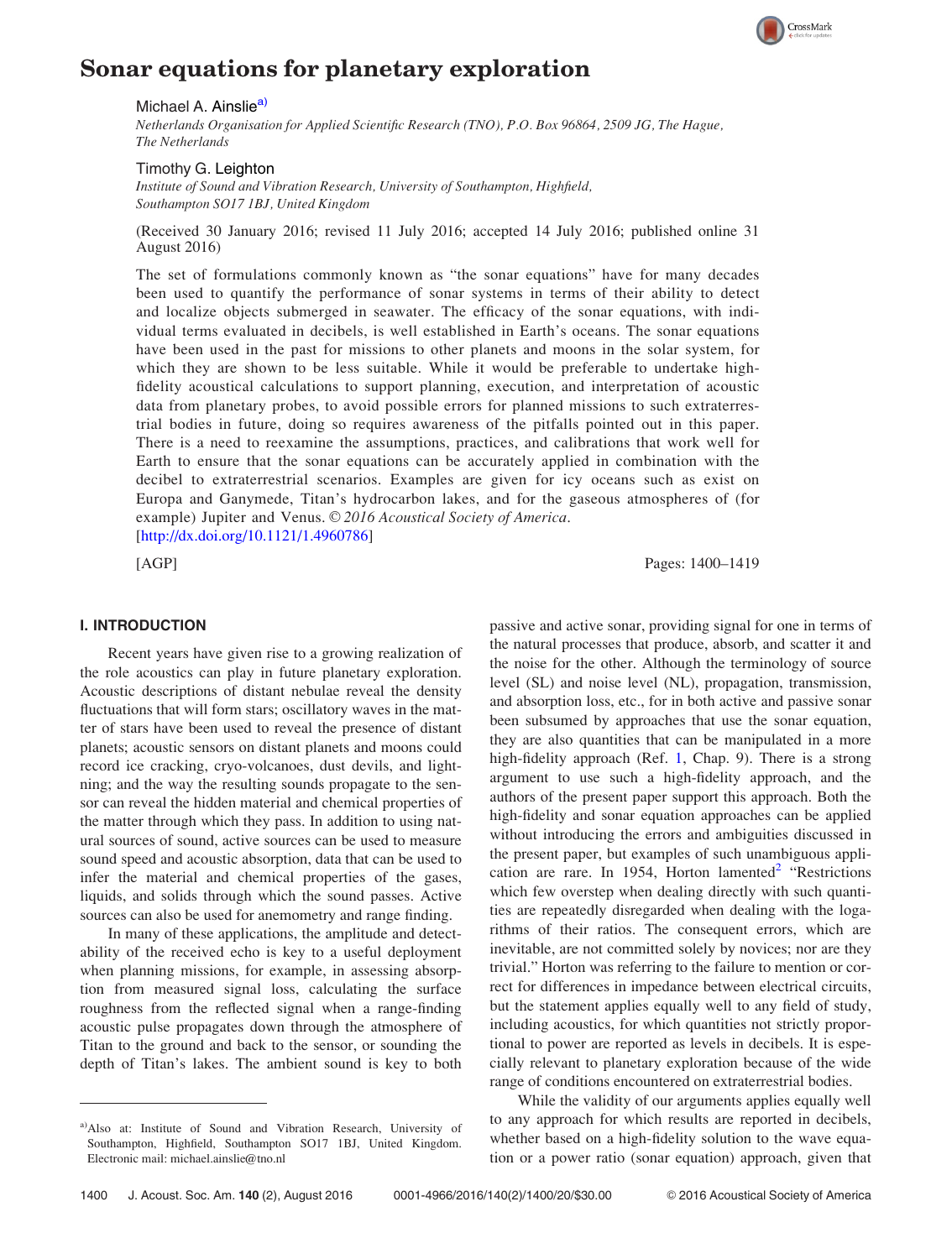past (and planned future) sonar missions have been formulated in terms of the sonar equations, we find it convenient to organise this paper around the familiar sonar equation terms, outlining errors and ambiguities that might have been introduced by conversion from linear to logarithmic quantities, and which should be borne in mind if the planetary probe research community continues to report its results in decibels.

Levels in decibels have been used for decades for sonar quantities measured on Earth, and although there have been some early but persistent ambiguities in definition, these have not revealed any systematic errors that might have caused significant hindering of operations because of the relatively small difference in impedance within Earth's oceans, lakes, atmosphere, and sediments. However, the moment they are used for extraterrestrial environments, the familiar standard practice raises questions: What is the appropriate reference pressure for use in an alien atmosphere? If a signal propagates through Jupiter's atmosphere from pressures so great that it forms metallic hydrogen to near-vacuum conditions at the top, how do we compare the source and received levels in terms of references?

The source of ambiguity goes beyond the simple and oft-cited issue of uncertainty in the reference value for a level in decibels. The signal to noise ratio (SNR) can be expressed in the form of a product of power ratios, leading to the so-called radar equation.<sup>[3](#page-16-0)</sup> It follows that the logarithm of the SNR can be expressed as the sum of level differences, with each level difference equal to the logarithm of one of the power ratios, as is conventional with the sonar equation.<sup>[4](#page-16-0)</sup> More specifically, the level L of a quantity Q is defined as<sup>[5](#page-17-0)</sup>

$$
L = \log_r \frac{Q}{Q_0},\tag{1}
$$

where  $Q_0$  is a specified reference value of the quantity  $Q$  and  $r$  is a specified base. By convention,  $L$  is expressed in decibels (dB), such that  $r = e^2$  and Eq. (1) can be written<sup>[6](#page-17-0)</sup>

$$
L = 10 \log_{10} \frac{Q}{Q_0} \text{ dB.}
$$
 (2)

When the decibel was first introduced as an alternative name for the transmission unit, it was understood that it would be used only in situations when  $Q/Q_0$  was a strict power ratio. If the value of  $Q_0$  was provided, the value of the power  $Q$ followed immediately from Eq. (2). By the 1950s, the decibel has lost this original simplicity in meaning, $2.8$  $2.8$  and its ambiguity in underwater acoustics increased further during the 1980s as shown by Ref. [9](#page-17-0). Specific concerns include:

(1) The value of  $Q_0$  is not always stated explicitly, relying instead on convention to relay this crucial piece of information. Different conventions have arisen in different subfields of acoustics (especially airborne vs underwater acoustics) and in different branches of science (sonar vs radar), leading to the risk of misinterpretation if it is not stated which convention is being followed, a ubiquitous example being the use of different reference sound pres-sures in gases and liquids.<sup>[10](#page-17-0)</sup> Further, the reference value

of propagation loss (PL;  $1 \text{ m}^2$ ; see Ref. [11](#page-17-0)) is frequently omitted.

- (2) Even when stated explicitly, the value of  $Q_0$  is often incomplete, relying on convention to relay the missing information. Examples are the omission of "/Hz" in "dB re  $1 \mu Pa^2/Hz$ " for spectral density level and of "m<sup>2</sup>" in "dB re  $1 \mu Pa^2 m^2$ " for SL.
- (3) The nature of the physical quantity  $Q$  is rarely stated explicitly. Instead it is left to the reader to infer this information from the value of  $Q_0$ , such as stating a value of NL in units of "dB re  $1 \mu Pa^2/Hz$ " without specifying whether  $Q$  is the spectral density of the mean-square sound pressure (MSP) or of the equivalent plane wave intensity (EPWI, equal to MSP divided by the characteristic impedance), or characterising the "source level" of a surface ship in "dB re  $1 \mu Pa$  @  $1 \text{ m}$ " without specifying whether the property in question is a conventional (monopole) source level or dipole source level, $^{12}$  $^{12}$  $^{12}$  or a radiated noise level, $^{13}$  $^{13}$  $^{13}$  all of which have identical reference values.
- (4) In the 1950s and 1960s it was considered incorrect to use the decibel as a unit of a logarithmic ratio of any quantity  $Q$  not strictly proportional to power.<sup>[14–16](#page-17-0)</sup> Today, however, it can no longer be assumed that  $Q/Q_0$  is a ratio of powers.<sup>[2,](#page-16-0)[9](#page-17-0)</sup> More specifically:
	- (a) Since the 1950s, the decibel has been used to con-vey peak-to-peak,<sup>[17](#page-17-0)</sup> peak-to-valley,<sup>[18](#page-17-0)</sup> peak-equivalent, $^{19}$  $^{19}$  $^{19}$  or zero-to-peak<sup>[20](#page-17-0),[21](#page-17-0)</sup> values of field quantities, even though the squares of such quantities are not proportional to power;
	- (b) Since the 1980s, the decibel has been used in underwater acoustics to convey ratios of rootmean-square (rms) sound pressure without regard for the corresponding impedance ratio. It has been argued by Kuperman and co-workers, $22-24$  most recently in  $2011$ ,  $22$  that the MSP must always be divided by the medium impedance before converting to decibels, but an extensive search published in 2005 (Ref. [9\)](#page-17-0) revealed no examples between 1981 and 2005 of an author having corrected for the impedance in this way, even by those who argue it is incorrect not to do so.<sup>22–24</sup> The *de facto* practice of not correcting for the impedance (henceforth, referred to as the "MSP convention") is so widespread that it is now required for compli-ance with International Standard terminology.<sup>[11](#page-17-0)</sup>

Because of these ambiguities, some have called for an end to the use of the decibel.<sup>[25,26](#page-17-0)</sup> By contrast, Boute<sup>[27](#page-17-0)</sup> makes a case for dropping all restrictions so that it may be applied to any ratio of like quantities, such as ratios of time, electri-cal resistance, temperature, or frequency, while Chapman<sup>[28](#page-17-0)</sup> and Chapman and  $Ellis^{29}$  $Ellis^{29}$  $Ellis^{29}$  argue for moderation by calling for greater care in the continued use of the decibel.

Both the radar and sonar equations are used for quantifying the performance of sensor systems used for planetary exploration. $30-34$  In the present paper, we limit our scope to acoustics and therefore focus on the sonar equation. In underwater acoustics the use of the decibel is nearly universal, reporting levels with a reference sound intensity $4.22$  $4.22$  of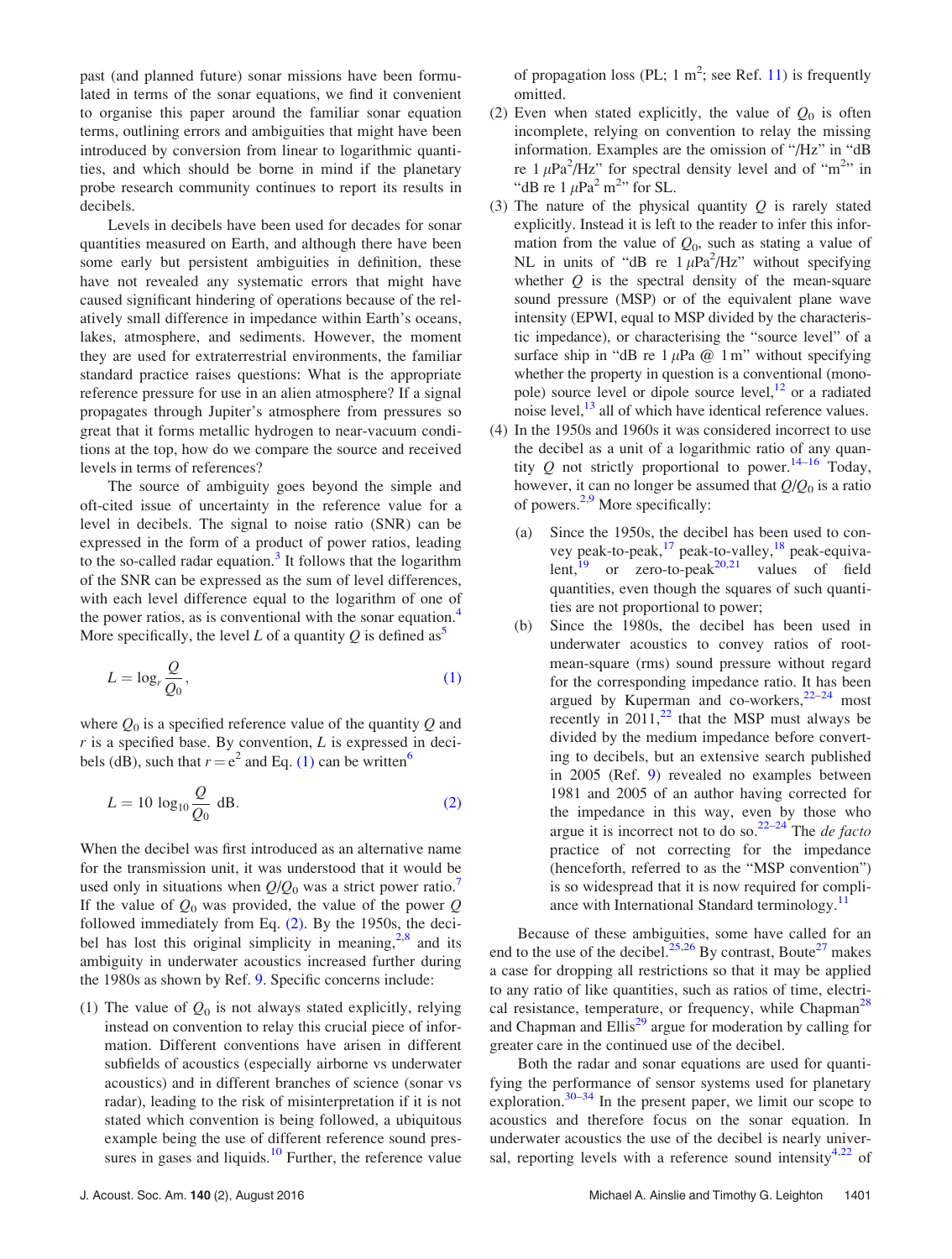<span id="page-2-0"></span> $1 \mu \text{Pa}^2/\rho_0 c_0$ , where  $\rho_0 c_0$  is the impedance of seawater, assumed to be the same at all locations along the propagation path. On planets other than Earth, the characteristic acoustic impedance of the propagation medium is, in general, not equal to that of seawater on Earth, whether because the medium is a gas, a liquid other than water, or water subject to extremes of temperature or pressure. The decibel has been (and is being) used for planetary exploration, leading to ambiguity and confusion. Our Earth-centric conventions therefore need revisiting when applied to extraterrestrial acoustics. We consider each term in the sonar equation, evaluating potential for confusion by comparing a widely used textbook $4$  with a recently developed International Standard.<sup>[11](#page-17-0)</sup>

While we use the sonar equation to illustrate our point, primarily because doing so provides a convenient structure, our main point is that any calculation, no matter how carefully and precisely made, is rendered ambiguous if presented as a level, level difference or loss in decibels, unless the same care and attention is afforded to the definition of the level (or loss) as was taken in the original precise calculations. This paper explores this point by examining the behaviour of the terms in the "sonar equations" as they are taken to other worlds.

In Sec. II the sonar equations of  $Urick<sup>4</sup>$  $Urick<sup>4</sup>$  $Urick<sup>4</sup>$  and the International Organization for Standardization  $(ISO)^{11}$  $(ISO)^{11}$  $(ISO)^{11}$  are described, and the individual terms in each compared with the corresponding terms in the other. In Sec. [III,](#page-9-0) the sonar equation terms are put into context by considering specific effects of extreme conditions such as high or low temperature or pressure. Conclusions are drawn in Sec. [IV.](#page-16-0)

# II. THE SONAR EQUATIONS

Active sonar uses the principle of echolocation. In other words, a pulse of sound (including infrasound or ultrasound) is transmitted by the sonar system, reflected from an object of interest (the sonar "target"), and the resulting echoes are sensed by the sonar receiver.<sup>[14,15](#page-17-0)</sup> The time delay between transmission and reception indicates the distance to the sonar "target" (i.e., the object of interest), while phase differences between receiver elements provide bearing information. Differences between the echo and the emitted pulses can be interpreted to infer properties of the target, such as its density and structure, which can provide characteristic ringing or resonances.<sup>[35](#page-17-0)</sup>

Unlike active sonar, passive sonar equipment does not transmit sound, listening instead for sounds radiated by the target or for perturbations in ambient sound caused by the target's presence. Target bearing is estimated from the phase difference between receiver elements, in the same way as described above for active sonar. The target distance needs to be estimated by combining bearing estimates from different receivers, or from the rate of change of bearing on a single receiver.

In a variant of active sonar, if the source, receiver, and reflector (if present) are well characterised, the received signal can be interpreted to identify parameter values associated with the medium. This has been discussed to provide

ultrasonic anemometers for Mars<sup>[36](#page-17-0)–[38](#page-17-0)</sup> and devices to measure the sound speed on Titan,  $39$  Venus,  $40,41$  Jupiter, Saturn, Uranus, and Neptune, $42$  such measurements having use in validating proposed chemical compositions for atmospheres, although the mountings of these have the potential to cause misreadings if acoustical differences generated by transposing these structures to other worlds are not taken into account.[43,44](#page-17-0)

The sonar equation takes a different form for passive and active sonar. Both forms are considered below, starting with the (simpler) passive sonar equation. In its most general form, the sonar equation relates the signal excess (SE, symbol  $\Delta L_{\text{SE}}$ ) to the SNR (R) via the equation<sup>[11](#page-17-0)</sup>

$$
\Delta L_{\rm SE} = 10 \log_{10} \frac{R}{R_{\rm T}} \text{ dB},\tag{3}
$$

where  $R_T$  is the value of R required to accomplish a specified task (often the detection of an object) with a specified degree of confidence, characterised in terms of the probability of detection (often 0.5) and a specified probability of false alarm (typically between  $10^{-12}$  and  $10^{-4}$ ). In other words,  $R<sub>T</sub>$  is the SNR threshold above which the task is accomplished and  $\Delta L_{\text{SE}}$  is the amount by which R exceeds that threshold, typically expressed in decibels.

The first sonar equations we are aware of are those of Horton,<sup>[14](#page-17-0)</sup> whose book was first published in 1957. Horton's "direct-listening equation" (in modern parlance, the passive sonar equation) for the SNR R (Horton refers to  $10 \log_{10} R$ dB as the "signal differential," denoting it  $\Delta L_{s/n}$ ), with minor changes in notation to facilitate comparison with the notation of this paper (which follows Refs. [4](#page-16-0) and [11](#page-17-0)), from p. 314 of Ref. [14,](#page-17-0) is

$$
10 \log_{10} R \, \text{dB} = L_{\text{sl}} - N_{\text{pl}} - L_{\text{nl}} + N_{\text{di}},\tag{4}
$$

where  $L_{\rm sl}$ ,  $N_{\rm pl}$ ,  $L_{\rm nl}$ , and  $N_{\rm di}$  are referred to by Horton as the "index level of the signal," "propagation loss," "equivalent plane wave level of the interfering noise," and "effective directivity index of the hydrophone system," respectively. These were expressed as levels or level differences of EPWI. For example,  $L_{nl}$  is 10 log<sub>10</sub>( $J_N/I_0$ ) dB, where  $J_N$  is the noise EPWI and  $I_0$  is a constant reference intensity

$$
I_0 = 10 \text{ kW/m}^2,\tag{5}
$$

equal to the unit of intensity in the centimetre-gram-second (CGS) system of units, i.e., 1 W/cm<sup>2</sup> .

Similarly, Horton's "echo-ranging equation" (now the active sonar equation) (Ref. [14](#page-17-0), p. 342)

$$
10 \log_{10} R \, \text{dB} = L_{\text{sl}} - N_{\text{pl}} + N_{\text{ts}} - N_{\text{pl}} - L_{\text{nl}} + N_{\text{di}}, \quad (6)
$$

where  $N_{ts}$  is the target strength and  $N_{pl}$  appears twice because the sound travels from sonar to target and back, the premise being that the return path experiences the same PL as the forward path.

In 1967, Urick published the first edition of his widely used "Principles of Underwater Sound",<sup>15</sup> including sonar equations for passive and active sonar corresponding to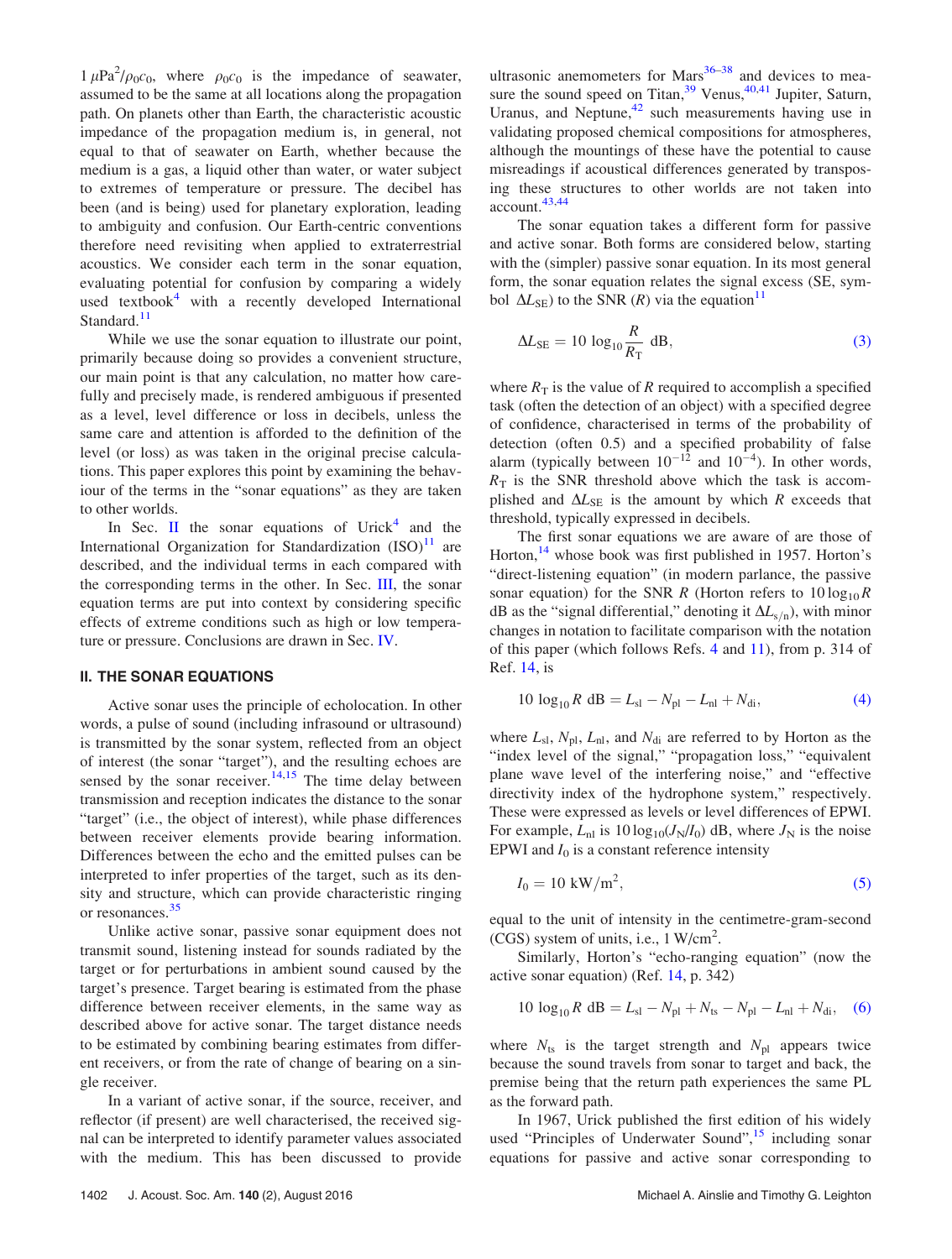<span id="page-3-0"></span>Horton's listening and echo-ranging equations, respectively. In essence, Urick's sonar equations are the same as those of Horton, but they differ in one important detail: while Horton emphasized the need for a constant and well defined reference intensity, Urick (Ref. [15](#page-17-0), pp. 13–14) introduced instead a value that depended on one's choice of impedance, defined as the intensity of a plane wave whose RMS sound pressure is equal to the reference sound pressure  $p_0 = 1$  dyn/cm<sup>2</sup>, i.e.,

$$
I_0 = p_0^2 / \rho_0 c_0,\tag{7}
$$

equal to  $\sim$  6500 pW/m<sup>2</sup> if  $\rho_0c_0$  is chosen to be the characteristic impedance of seawater.<sup>6</sup> In the third and final edition of Urick's book,<sup>4</sup> the reference pressure was updated to  $p_0 = 1 \mu Pa$ , corresponding to  $I_0 = 6.5 \times 10^{-7}$  pW/m<sup>2</sup>, calculated using Eq. (7). According to Ref. [4,](#page-16-0) Eq. (7) was the American National Standard value for the reference intensity, but this claim is not borne out by the standard cited by Urick. Reference [45](#page-17-0) (entry 9.040 Standard Sea Water Conditions) provides standard values of pressure (1 atm =  $0.101325$  MPa), temperature (15 °C) and sound speed (1500 m/s), from which the salinity (31.60 parts per thousand), density  $(1023.38 \text{ kg/m}^3)$ , and impedance (1.53507 MPa s/m) are deduced. However, ASA Z24.1–1951 (Ref. [45](#page-17-0)) was superseded in 1960 by Ref. [46](#page-17-0), leaving the value of the impedance  $\rho_0 c_0$  unspecified. (A reference value of  $I_0 = 1$  $pW/m<sup>2</sup>$  has been the American National Standard since 1960 and the International Standard since 1994, obviating the need to standardize the value of  $\rho_0 c_0$ .) Urick's equations have remained in use ever since, despite this ambiguity, appearing in his third (1983) edition and repeated by Ref. [22](#page-17-0), unchanged except for the reference values of  $1 \text{ dyn/cm}^2$  and  $1 \text{ yd}$  being replaced in modern texts by  $1 \mu Pa$  and  $1 \text{ m}$ , respectively, but with the same ambiguity in reference intensity.

In 2010, Ainslie published "Principles of Sonar Performance Modeling," $12$  with new sonar equations that removed this ambiguity by defining levels as ratios of MSP instead of EPWI. In 2012, ISO started the development of International Standard ISO 18405 "Underwater Acoustics— Terminology," the purpose of which was to establish International Standard definitions of quantities used in underwater acoustics. The ISO Working Group charged with the development of ISO 18405 published its second draft in April  $2016<sup>11</sup>$  $2016<sup>11</sup>$  $2016<sup>11</sup>$  including passive and active sonar equations, also based on MSP ratios. The planned publication date for the final International Standard is December 2016. The remainder of Sec. [II](#page-2-0) compares the sonar equations of Urick<sup>4</sup> with those of ISO/DIS  $18405.2$ ,<sup>11</sup> henceforth, abbreviated as "ISO  $18405$ ."

The passive and active sonar equations are introduced in Secs. II A and [II B](#page-4-0), respectively, followed by an in-depth review of the passive equation terms, as applied to planetary exploration in Sec.  $\overline{I\!I}C$ . Section  $\overline{I\!I}D$  considers those terms of the active sonar equation most influenced by extreme propagation conditions.

## A. Passive sonar equation

The "passive sonar equation" is the modern name given to Horton's "direct-listening" equation. It relates the SE (the amount by which the SNR exceeds the threshold required to accomplish a specified task), to properties of the source of sound and of the sonar being used to detect the sound.

#### 1. Urick (passive sonar)

A widely used form of the passive sonar equation is described by Ref. [4](#page-16-0) (pp. 22, 388), giving the SE in terms of the SL, "transmission loss" (TL), NL, directivity index (DI), and detection threshold (DT)

$$
SE = SL - TL - NL + DI - DT.
$$
 (8)

In Eq. (8), TL represents the quantity referred to in the rest of this paper as propagation loss, while TL is reserved hereafter to mean the difference between levels of like quantities at two different places.<sup>[11](#page-17-0)</sup> Further, Urick uses DI as an approximation for the array gain (AG), and with these two changes, Eq. (8) becomes

$$
SE = SL - PL - NL + AG - DT.
$$
 (9)

In both cases, our purpose in making the change is to facilitate comparison with the ISO sonar equation in the remainder of Sec. [II](#page-2-0).

# 2. ISO (passive sonar)

An alternative to Urick's sonar equation is ISO 18405. According to this (draft) International Standard, the passive sonar equation is

$$
\Delta L_{\rm SE} = L_{\rm S} - N_{\rm PL} - L_{\rm N} + \Delta L_{\rm PG} - \Delta L_{\rm DT}.\tag{10}
$$

While Eq. (10) has the same form as Urick's sonar equation, the similarity is deceptive, as there are differences in the definitions of individual terms. The differences are analyzed in Sec. [II C](#page-4-0). All terms in Eq. (10) are either levels  $(L<sub>S</sub>, L<sub>N</sub>)$ , level differences ( $\Delta L_{\text{SE}}$ ,  $\Delta L_{\text{PG}}$ ,  $\Delta L_{\text{DT}}$ )<sup>[6](#page-17-0)</sup> or sensitivity levels  $(N_{\text{PI}})$ .<sup>[11](#page-17-0)</sup> All are conventionally expressed in decibels.

Equations  $(9)$  and  $(10)$  are also applicable to active sonar if the transmitted beam is received at the receiver after specular reflection from a surface such as the seabed. In this situation, the PL term applies to the two-way path, and the resulting equation is referred to below as the "echo sounder equation."

The sonar equation is sometimes presented or described as an engineering approximation, but there is no approximation involved in the derivation of Eq. (10), each term of which is defined rigorously by ISO 18405. Any approximations incurred from the application from the sonar equation result not from the equation itself, but by further simplifications or assumptions made by its user.

#### 3. Examples (passive sonar)

We are aware of three extraterrestrial acoustics papers that make use of the passive sonar equation. These are those of Arvelo and Lorenz, $34$  who use the echo sounder equation to investigate the performance of a sonar designed to measure the depth of Ligeia Mare, one of Titan's hydrocarbon lakes,  $47$  Banfield,  $33$  who use the passive sonar equation to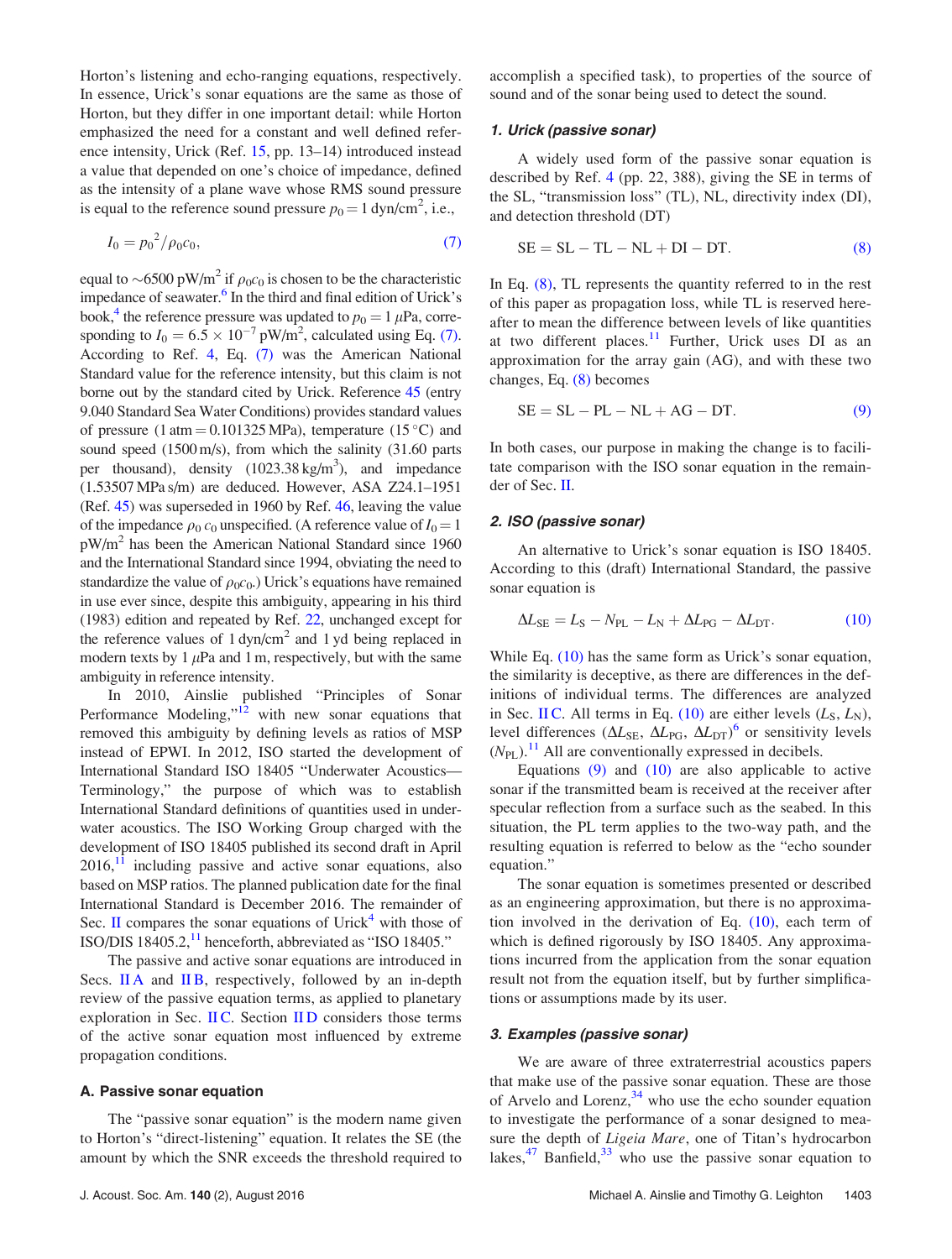<span id="page-4-0"></span>investigate the performance of a Martian anemometer, and Lee et  $al$ ,<sup>[31](#page-17-0)</sup> who assess the detectability of ice cracks on Europa with a view to using these to probe the upper 100 km of Europa's structure.

In addition, Leese et  $al^{48}$  $al^{48}$  $al^{48}$  refer to earlier work by Garry,<sup>[49](#page-17-0)</sup> who appears to use the echo sounder equation to investigate the height from which echoes from Titan's surface might be detected. We do not have access to Ref. [49](#page-17-0).

# B. Active sonar equation

The "active sonar equation" is the modern name given to Horton's "echo-ranging" equation. For high-power sonar in Earth's oceans, the performance of active sonar is often limited by self-noise in the form of reverberation.<sup>[22](#page-17-0)</sup> For planetary missions we can expect less powerful transmitters to be available, and early exploration systems are more likely to be limited by ambient noise, electrical self-noise, or even thermal noise. We therefore omit reverberation from our discussion of the active sonar equation.

# 1. Urick (active sonar)

Urick's active sonar equation (Ref. [4,](#page-16-0) pp. 21, 388) is

$$
SE = SL - PL + TS - PL - NL + AG - DT.
$$
 (11)

# 2. ISO (active sonar)

The corresponding equation from Ref. [11](#page-17-0) is

$$
\Delta L_{\rm SE} = L_{\rm S} - N_{\rm PL, Tx} + N_{\rm TS, eq} - N_{\rm PL, Rx}
$$

$$
-L_{\rm N} + \Delta L_{\rm PG} - \Delta L_{\rm DT}, \qquad (12)
$$

where the equivalent target strength  $(N_{TS,eq})$  is closely related to target strength (TS) and the terms  $N_{\text{PL,Tx}}$  and  $N_{\text{PL,Rx}}$  replace the two PL terms in Eq. (11).

# 3. Examples (active sonar)

In 1969, Little $30$  proposed a method for probing Earth's lower atmosphere using sonar in order to measure parameters such as humidity, temperature, and wind velocity profiles and three-dimensional (3D) inhomogeneity, pointing out that fluctuations in the acoustic refractive index exceed those for their radio counterpart by a factor of 1000. For this purpose he employs a linear form of the active sonar equation based on the radar equation in which the terms are multiplied instead of adding their logarithms as is customary for sonar. The same approach is adopted by Svedhem et  $al.$ <sup>[32](#page-17-0)</sup> who examine the feasibility of using sonar to measure the properties of Titan's atmosphere such as precipitation rate.

#### C. Passive sonar equation: Term by term comparison

The tolerances associated with many day-to-day measurements in acoustics (say  $\pm 3$  dB) would seem extremely large to some branches of measurement physics, but are considered acceptable for a great deal of acoustical measurements, and it is therefore pertinent to ask "how accurate do I need to be in practice?." However, this is a different question to "how accurate does a standard need to be?," since the latter must in principle apply for the most precise foreseeable measurement, including calibration. The practical implications of the currently tolerated inaccuracy are discussed in Sec. [III](#page-9-0). While some of the systematic errors caused by transposing familiar practices to extraterrestrial environments might seem small compared with uncertainties (both random and systematic) that can result from measurement error, for a *definition* such an ambiguity is both unnecessary and undesirable. It likely leads to unnecessary calibration errors: if, even on Earth, there is no consensus on whether to use the impedances specific for fresh/salt water if a sonar system is calibrated in one and used in the other, then we can never achieve the better than 0.5 dB calibration accuracy that Horton argued for in 1959.

We now consider the implications of the above considerations for the passive sonar equation. This is achieved by comparing each term in Eq. [\(9\)](#page-3-0) with its corresponding term in Eq. [\(10\)](#page-3-0).

#### 1. Source level

The "source level" is a measure of the power radiated by a sound source—more precisely, a measure of its far-field radiant intensity (power per unit solid angle).<sup>[12](#page-17-0)</sup>

a. Source level (Urick). Reference [4](#page-16-0) (henceforth, referred to as "Urick 1983") introduces projector source level as the term in the active sonar equation that characterises the sonar transmitter. It is defined on p. 71 as "the intensity of the radiated sound in decibels relative to the intensity of a plane wave of rms pressure  $1 \mu Pa$ , referred to a point [at a reference distance,  $r_0$ , of] 1 yd from the acoustic center of the projector in the direction of the target." We interpret this definition, in equation form, as

$$
SL \equiv 10 \log_{10} \frac{I_{sf}(r) r^2}{I_0 r_0^2 B_0^{-1}} dB,
$$
\n(13)

where the subscript  $f$  denotes a spectral density (here and throughout) and  $I_s(r)$  is the equivalent free-field intensity [the magnitude of the sound intensity that would exist in the free field if the source motion were unchanged (Ref. [12,](#page-17-0) p. 576)] in the acoustic far field at distance  $r$ , i.e.,

$$
I_{\rm s}(r) = \frac{p_{\rm s}^2(r)}{\rho_{\rm s}c_{\rm s}},\tag{14}
$$

where  $p_s$  is the rms free-field sound pressure in the far field of the source, again for identical source motion. The reference values for Eq. (13) are given by  $r_0 = 1$  yd (converted here to  $r_0 = 1$  m) and Eq. [\(7\)](#page-3-0) for  $I_0$  with  $p_0 = 1 \mu$ Pa.

b. Source level (ISO). Reference [11](#page-17-0) (i.e., ISO 18405) defines SL as

$$
L_{\rm S} \equiv 10 \, \log_{10} \frac{p_{\rm s}^2(r) \, r^2}{p_0^2 r_0^2} \, \text{dB.} \tag{15}
$$

The difference between the Urick and ISO definitions of SL depends on the characteristic impedance at the source and on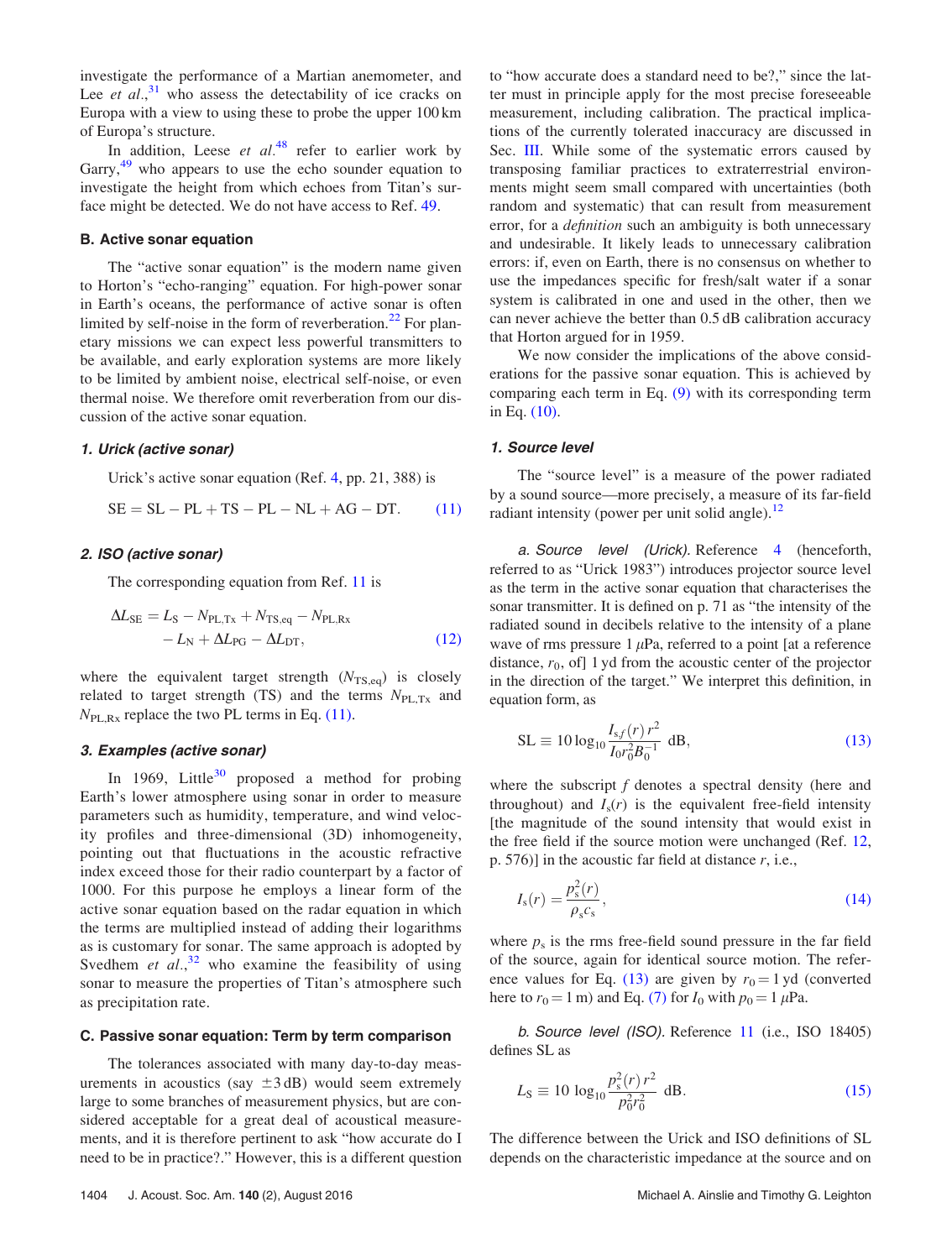<span id="page-5-0"></span>the receiver bandwidth, relative to the reference impedance and reference bandwidth, respectively

$$
L_{\rm S} = \rm SL + 10 \, \log_{10} \frac{\rho_{\rm s} c_{\rm s}}{\rho_0 c_0 B_0} \, \, \rm dB. \tag{16}
$$

c. Examples of source level. A recurring problem in the characterisation of sound sources in the context of the sonar equation is that their properties are reported in decibels, often without a clear description of the physical quantity being expressed as a level, leaving the reader to infer from the context what is intended.

Arvelo and Lorenz<sup>[34](#page-17-0)</sup> calculate the SL required for an echo sounder in Titan's Ligeia Mare to detect an echo from the bottom of the ethane lake if the sonar is floating at the surface. They report a requirement of at least "150 dB re  $1 \mu\text{Pa}^2/\text{Hz}$  @ 1 m," where the "@ 1 m" is interpreted to mean scaled to a reference distance  $r_0$  in the sense of Eq. [\(13\)](#page-4-0), with  $r_0 = 1$  m. In other words, the source spectral density level is 150 dB re 1  $\mu$ Pa<sup>2</sup> m<sup>2</sup>/Hz. As pointed out by Ainslie,<sup>[6](#page-17-0)</sup> when using the EPWI convention in a medium other than seawater on Earth, there is a need to specify the impedance used to determine the reference intensity. That is, to use the stated information we at least need to know the value of  $I_0$  in Eq. [\(13\)](#page-4-0), and possibly also the value of  $\rho_s c_s$  in Eq. [\(14\).](#page-4-0) Depending on the assumed impedance, the impedance correction term of Eq. (16) would have a value between -3.6 dB (source in methane; reference of seawater) and  $+2.5$  dB (source in ethane; reference of methane), making for a total uncertainty of about 6 dB. There will always exist circumstances for which the characteristic acoustic impedance (whether a standard reference value, the value at source, or the value at the receiver) must be specified. For example, if a distributed source of known power (e.g., lightning on Mars, Venus, or Titan) is modeled as launching pressure waves, whose forms are at the observer are numerically calculated and then summed to predict the received sound pressure field, this calculation hinges on knowing the correct value of impedance at the source. Furthermore, if the strength of that received field is then expressed as a level in decibels, both a standard reference impedance and the actual or assumed impedance at the receiver would need to be specified.<sup>[50](#page-17-0)</sup>

Towner *et al.*,  $2006<sup>51</sup>$  describe the sonar transmitter on the Huygens landing probe as "resulting in a transmitted acoustic power of about 104 dB (with respect to  $20 \mu \text{Pa}...$ )." While such a phrase might be clear in light of widely adopted conventions for reference values in the context of terrestrial atmospheric acoustics, the present authors (who are used to the conventions of underwater acoustics) are unsure of its meaning. Judging from the reference value, it could refer to a sound pressure level (SPL) of 104 dB re  $(20 \,\mu\text{Pa})^2$ , corresponding to a MSP of  $10.0$  Pa<sup>2</sup> at some (unspecified) distance. It could also refer to a SL of 104 dB re  $(20 \,\mu\text{Pa})^2 \text{m}^2$ , implying a source factor $11$  of  $10.0$   $Pa<sup>2</sup> m<sup>2</sup>$  for the MSP convention, and between  $10 \text{ Pa}^2 \text{ m}^2$  and  $31 \text{ Pa}^2 \text{ m}^2$  for the EPWI convention, depending on whether the impedance of air on Earth or nitrogen on Titan is chosen to determine the reference intensity, or some intermediate value.

# 2. Propagation loss

Propagation loss is the inverse of the transfer function from source to receiver. More specifically, it is the difference between the SL and the signal level received at the sonar. Transmission loss is sometimes used as a synonym,<sup>[9](#page-17-0)</sup> but we prefer propagation loss to avoid confusion with the alternative meaning of transmission loss as the difference between two like quantities such as sound intensity level  $(SIL)$ .<sup>[52](#page-17-0)</sup>

a. Propagation loss (Urick). Urick 1983 defines propa-gation loss (Ref. [4](#page-16-0), p. 99) as  $10 \log_{10}(I_s/J_r)$  dB, where  $I_s$  is "the intensity at the reference point located [1 m] from the 'acoustic center' of the source  $(10 \log_{10} I_s \, dB)$  is the source level of the source)" and  $J_r$  is the "[equivalent plane wave] intensity at a distant point." We interpret this definition in equation form as

$$
PL \equiv SL - 10 \log_{10} \frac{J_r}{I_0} dB,
$$
\n(17)

where  $J_r$  is the EPWI of the signal at the sonar receiver.

b. Propagation loss (ISO). ISO 18405 defines PL as

$$
N_{\rm PL} \equiv L_{\rm S} - 10 \log_{10} \frac{p_{\rm r}^2}{p_0^2} \, \mathrm{dB},\tag{18}
$$

where  $p_r$  is the rms sound pressure of the signal at the sonar receiver. The Urick and ISO definitions of propagation loss are therefore related via the equation

$$
N_{\rm PL} = \rm PL + 10 \, \log_{10} (\rho_s c_s / \rho_r c_r) \, \, dB. \tag{19}
$$

c. Examples of propagation loss. Propagation loss results are presented by Collins et  $al$ <sup>[53](#page-17-0)</sup> for Jupiter's atmosphere, by Lee et  $al.\overline{31}$  $al.\overline{31}$  $al.\overline{31}$  and Heaney and Campbell<sup>[54](#page-17-0)</sup> for Europa's icy ocean, and by Arvelo and Lorenz<sup>[34](#page-17-0)</sup> for *Ligeia* Mare on Titan. These three different scenarios lead unsurprisingly to very different propagation conditions, making the results intrinsically difficult to compare. Comparison is further (unnecessarily) complicated for a more mundane reason, namely, that what is plotted is a different physical quan-tity in each case. Specifically, Arvelo and Lorenz<sup>[34](#page-17-0)</sup> use Urick's definition of propagation loss, whereas Heaney and Campbell<sup>[54](#page-17-0)</sup> adopt that of ISO 18405, while Lee et al.<sup>[31](#page-17-0)</sup> define propagation loss in terms of ratios of (mean-square) sound particle velocities instead of sound pressures. While there is nothing wrong with any one of these three definitions (in each case, the choice of definition followed is clear), the proliferation of different definitions can lead to confusion. By contrast, Collins et  $al$ <sup>[53](#page-17-0)</sup> present graphs of propagation loss but do not state which definition is being used for this quantity. Possibilities include the MSP and EPWI conventions, and a third possibility involves ratios of the MSP divided by the density. $55$ 

The term propagation loss, defined as the difference between SL and SPL, is referred to by Urick as transmission loss and this practice is widely followed.<sup>[22](#page-17-0),[34,53](#page-17-0)</sup> However, the term "transmission loss" has an alternative meaning as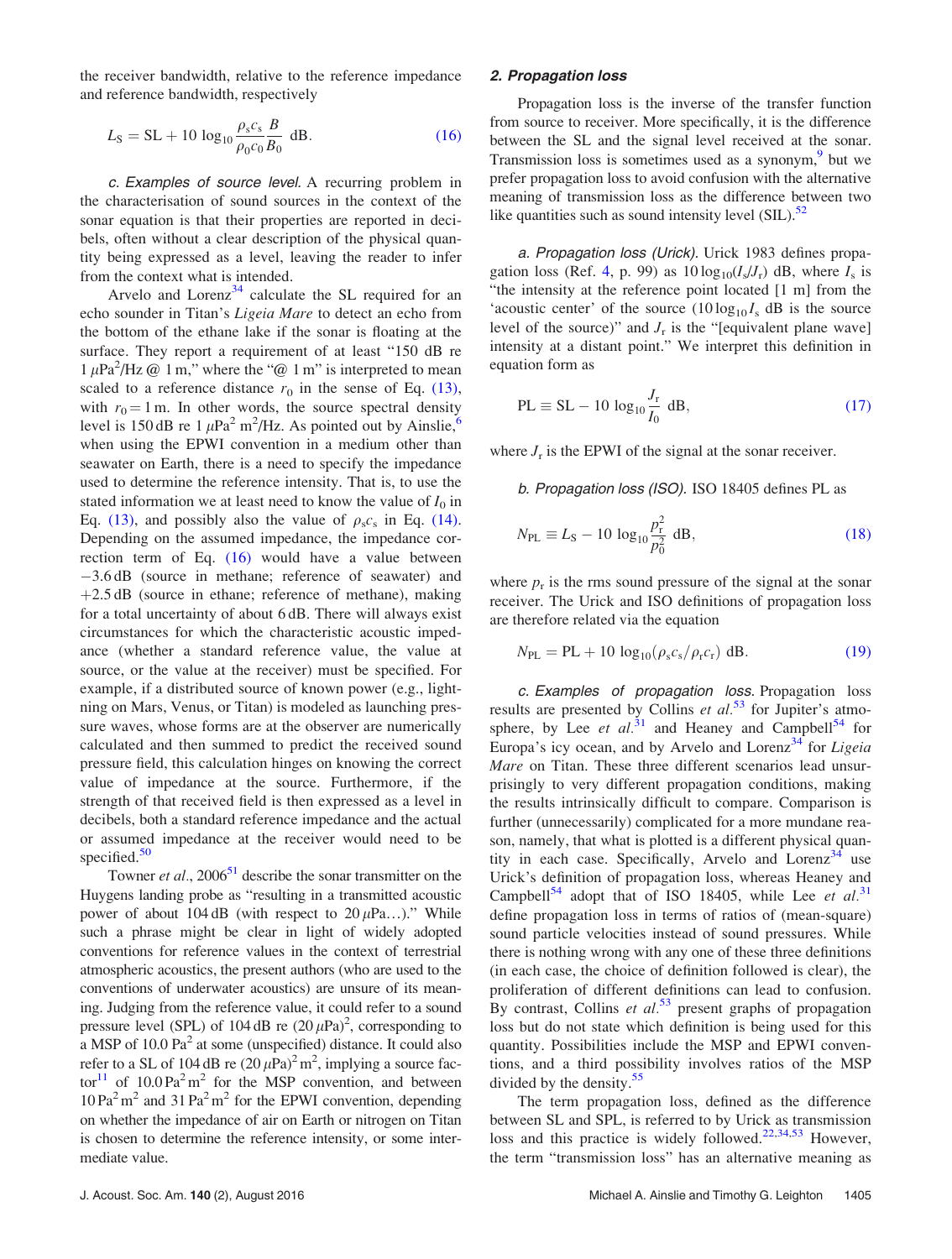<span id="page-6-0"></span>the difference between SIL at specified locations<sup>[56](#page-17-0)</sup> (often either side of a barrier or boundary), and the ISO standard $11$ reserves the term transmission loss for this second meaning. One example of the use of transmission loss with this ISO standard meaning, in the context of an echo sounder in Titan's *Ligeia Mare*,  $34$  is the decrease in SIL across the boundary between the solid transducer head, made of aluminum, and the liquid ethane in the lake.

Finally, we point out a third use of transmission loss, in the context of a Martian sonic anemometer,  $33$  as a synonym of absorption loss, which is the contribution from absorption to propagation loss.

# 3. Noise level

The NL is the level of the unwanted sound or nonacoustic noise that interferes with the sonar signal.

a. Ambient noise (Urick). Urick 1983 considers ambient noise (the ocean noise that would be present if the sonar and target signal were not) and self-noise (the noise due to the presence and operation of the sonar). Specifically, Urick (Ref. [4](#page-16-0), p. 202) defines "ambient noise level" as "the intensity, in decibels, of the ambient background measured with a nondirectional hydrophone and referred to the intensity of a plane wave having an rms pressure of  $1 \mu Pa$ ." We interpret Urick's definition of NL, in equation form, as the level of the EPWI spectral density  $J_{amb.N.f}$ 

$$
NL \equiv 10 \log_{10} \frac{J_{\text{amb},N,f}}{I_0 B_0^{-1}} \text{ dB}, \qquad (20)
$$

where  $B_0 = 1$  Hz.

In the event that self-noise is not negligible, the term  $J_{\text{amb,Nf}}$  in Eq. (20) is replaced by  $J_{\text{amb,Nf}}+J_{\text{self,Nf}}$ , where  $J_{\text{self,N}}$ , is defined as  $V_{\text{self}}^2/(M^2 \rho_r c_r)$ , whereas M is the receiver sensitivity (receiver voltage per unit incident sound pressure) and  $V_{\text{self}}$  is the receiver voltage in the absence of signal and ambient noise. The subscript f denotes the spectral density.

b. Sonar noise level (ISO). ISO 18405 (Ref. [11\)](#page-17-0) defines "sonar noise level" as

$$
L_{\rm N} \equiv 10 \, \log_{10} \frac{p_{\rm N}^2}{p_0^2} \, \text{dB.} \tag{21}
$$

It follows that the ISO and Urick definitions are related via

$$
L_{\rm NL} = \text{NL} + 10 \log_{10} \frac{\rho_{\rm r} c_{\rm r}}{\rho_0 c_0 B_0} \text{ dB.}
$$
 (22)

The need to correct for the impedance ratio was pointed out by Ainslie and Leighton.<sup>[57](#page-18-0)</sup> For simplicity, the bandwidth term was excluded there by arbitrarily equating  $B$  to  $B_0$ . If NL is interpreted as a band-averaged spectral density level, no approximation is involved in the derivation of Eq. (22).

c. Examples of noise level. If the MSP convention is followed, the NL of "40 dB re  $1 \mu Pa^2/Hz$ " quoted by Arvelo and Lorenz<sup>[34](#page-17-0)</sup> for wind-generated noise in *Ligeia Mare* means the MSP is  $10^4 \mu Pa^2/Hz$ , precisely. In fact, Arvelo and Lorenz $34$  follow Urick's EPWI convention for which either the reference impedance or reference intensity needs to be stated in order for the information to be interpreted unambiguously as an EPWI value. Possible values of reference inten-sity on Titan are between [6](#page-17-0)500 and  $14\,900\,\mathrm{aW/(m^2\,Hz)}$ .<sup>6,[57](#page-18-0)</sup> For interpretation in terms of a MSP, the characteristic impedance of the medium would also be needed.

The information used by Arvelo and Lorenz $34$  to arrive at their stated value of NL originates from Fig. 5 of Ref. [58,](#page-18-0) which plots the spectrum of the noise from a methanefall on Titan, and used the same sound power per bubble of Titan as it would have on Earth (revising earlier calculations by the same authors that used an estimate for the sound power on Titan as being roughly ten times greater $59,60$ ). These data were taken from examination of a waterfall on Earth, and so are illustrative only, since the Earth waterfall could have been more or less powerful. Following consultation with the originator of these graphs, $115$  we can confirm that they were calculated using the MSP convention, without an impedance ratio.

The example of NL in Titan's lakes teaches us that confusion can result when information from one paper making use of (say) the MSP convention is applied to another in which the EPWI convention is applied. The information is prone to misinterpretation unless (a) the choice of MSP vs EPWI convention is clearly stated and (b) the choice of reference impedance and assumed medium impedance is stated when making use of the EPWI convention.

Lee *et al.*<sup>[31](#page-17-0)</sup> define NL in Europa's ocean in terms of the spectral density of the mean-square sound particle velocity. Their definition does not include an impedance ratio, making their approach comparable with the MSP convention but applied instead to particle velocity.

It is usually the case that as the frequency increases, acoustic sensors tend to be more prone to thermal noise, for which the same ambiguity applies when reported in decibels (see Sec. [III D](#page-14-0)). For high frequency uncorrelated noise, generally, the dimensions of the receiving transducer is typically not small compared with the acoustic wavelength, in which case the usual concepts of receiver sensitivity need to be refined by averaging the sound pressure (or MSP) over the transducer's active surface.

# 4. SNR and processing gain

Sonar processing is designed to enhance performance, either by increasing the SNR  $(R)$  or by decreasing the threshold required for detection  $(R<sub>T</sub>)$ . An increase in R (processing gain) can be achieved by combining signals from different hydrophones (spatial processing, known as beamforming, the resulting gain being called "AG") or by combining signals at different times (temporal processing, i.e., timedomain filtering such as a Fourier transform—the resulting gain is called "filter gain").

a. Array gain (Urick). In his sonar equation, Urick 1983 approximates the AG by the receiver DI. As explained above, comparison with ISO is facilitated by replacing DI with AG. Urick<sup>[4](#page-16-0)</sup> defines AG (p. 34) as

$$
AG = 10 \log_{10} G_A dB,
$$
\n(23)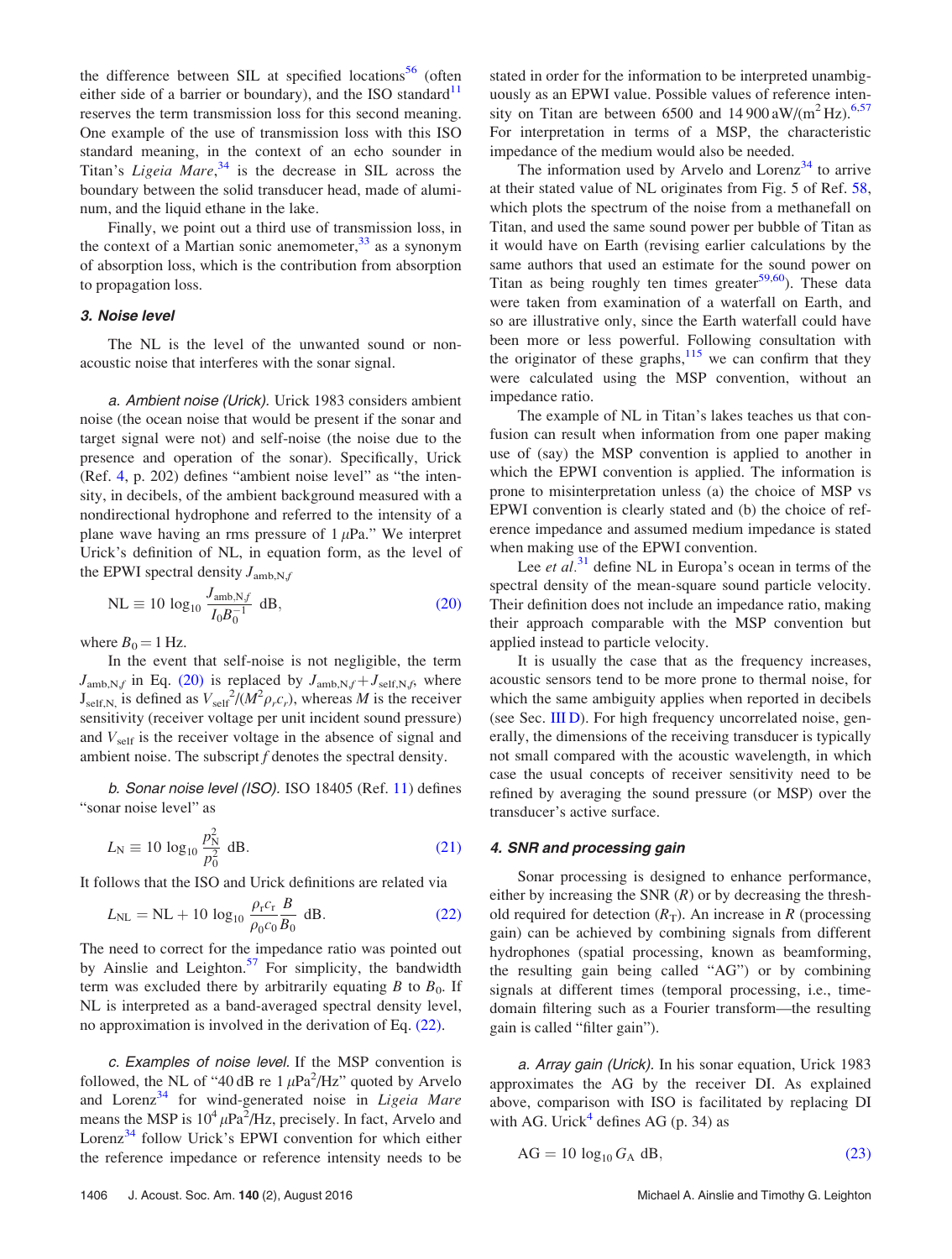<span id="page-7-0"></span>where

$$
G_{\rm A} = \frac{R'_{\rm bf}}{R'_{\rm hp}}\tag{24}
$$

and  $R<sup>'</sup>$  is the ratio of signal power to noise power spectral density, a quantity with dimensions of bandwidth. We interpret it as

$$
R' \equiv BR,\tag{25}
$$

where  $B$  is the receiver bandwidth and  $R$  is the ratio of signal power to noise power. The subscripts "hp" and "bf" indicate hydrophone and beamformer output, respectively. It follows from Eq.  $(25)$  that

$$
G_{\rm A} = \frac{R_{\rm bf}}{R_{\rm hp}}.\tag{26}
$$

b. Sonar processing gain (ISO). ISO 18405 considers temporal and spatial processing combined and refers to the combined gain as "sonar processing gain." Specifically, the ISO 18405 definition of "processing gain" is

$$
\Delta L_{PG} = 10 \log_{10} G_P \, \text{dB},\tag{27}
$$

$$
G_{\rm P} = \frac{R_{\rm out}}{R_{\rm hp}},\tag{28}
$$

where the subscript "out" indicates output of all processing, where the detection decision is made. The difference between processing gain and AG can be written

$$
\Delta L_{\rm PG} = \text{AG} + 10 \log_{10} G_{\rm F} \text{ dB},\tag{29}
$$

where  $G_F$  is the filter gain, defined as

$$
G_{\rm F} \equiv \frac{G_{\rm P}}{G_A}.\tag{30}
$$

c. Examples of processing gain. In assessing the likely performance of a depth sounder in Titan's hydrocarbon seas, Arvelo and Lorenz<sup>[34](#page-17-0)</sup> present results for DI, a useful proxy for AG. In line with the worst-case philosophy of that paper, this approximation will tend to underestimate the true AG because the transducer is facing down, away from the main noise source.

The processing gain term incorporates any change to the SNR resulting from conversion of the sound to an electrical or (digital) electronic form, whether the change results from signal processing (e.g., beamforming or spectral filtering) or as an intended or unintended consequence of the hardware. For example, a transducer whose active surface is large compared with the acoustic wavelength will have directional properties that will increase the strength of coherent signals arriving from the direction perpendicular to the transducer face, relative to that of thermal noise, or other uncorrelated high frequency noise.

# 5. DT

a. DT (Urick). For a narrow-band source, Urick 1983 (Ref. [4](#page-16-0), p. 378) defines DT as "the ratio, in decibel units, of the signal power (or mean-squared voltage) in the receiver bandwidth to the noise power (or mean-squared voltage), in a 1-Hz band, measured at the receiver terminals, required for detection at some preassigned level of correctness of the detection decisions." For a broadband source we interpret this definition, in equation form, as

$$
DT = 10 \log_{10} R_{\text{bf},T} \, dB,
$$
\n(31)

where the subscript "T" indicates the threshold required to achieve a specified detection probability and false alarm probability.

b. DT (ISO). The ISO 18405 definition of "detection threshold" is

$$
\Delta L_{\text{DT}} = 10 \log_{10} R_{\text{out,T}} \text{ dB},\tag{32}
$$

from which it follows that

$$
\Delta L_{\text{DT}} = \text{DT} + 10 \log_{10} G_{\text{F}} \text{ dB}.
$$
\n(33)

c. Examples of detection threshold. The only planetary acoustics paper known to the authors to calculate detection threshold is Ref. [34](#page-17-0). For the simple receiver considered, the filter gain is expected to be small or negligible, so the  $10 \log_{10} G_F$  dB difference between Urick and ISO detection thresholds is of no consequence for this example.

TABLE I. ISO 18405 passive sonar equation terms and their relationship with corresponding terms from Urick 1983 (Ref. [4](#page-16-0)).

| Term                                 | Symbol                                     | Relation to Urick's corresponding<br>sonar equation term                                                                                                                                                               | <b>Explanatory notes</b>                                                                     |  |
|--------------------------------------|--------------------------------------------|------------------------------------------------------------------------------------------------------------------------------------------------------------------------------------------------------------------------|----------------------------------------------------------------------------------------------|--|
| Source level                         | $L_{\rm S}$                                | $L_S = SL + 10 \log_{10} \frac{\rho_s c_s}{\rho_o c_o} \frac{B}{B_o}$ dB                                                                                                                                               | $\rho_s c_s$ = impedance at source position<br>$\rho_0 c_0$ = reference impedance (see text) |  |
| Propagation loss                     | $N_{\rm PL}$                               |                                                                                                                                                                                                                        | $\rho_{r}c_{r}$ = impedance at receiver position                                             |  |
| Sonar noise level                    | $L_{\rm N}$                                | $N_{\text{PL}} = \text{PL} + 10 \log_{10} \frac{\rho_{\text{s}} C_{\text{s}}}{\rho_{\text{r}} C_{\text{r}}}$<br>$L_{\text{N}} = \text{NL} + 10 \log_{10} \frac{\rho_{\text{r}} C_{\text{r}}}{\rho_{0} C_{0} B_{0}}$ dB | $B$ = receiver bandwidth (assumed to exceed<br>signal bandwidth) $B_0 = 1$ Hz                |  |
| Processing gain                      | $\Delta L_{\rm PG}$                        | $\Delta L_{\text{PG}} = \text{AG} + 10 \log_{10} G_{\text{F}}$ dB                                                                                                                                                      | $G_F$ = filter gain (gain from all processing<br>after the beamformer)                       |  |
| Detection threshold<br>Signal excess | $\Delta L_{\rm DT}$<br>$\Delta L_{\rm SE}$ | $\Delta L_{\text{DT}} = DT + 10 \log_{10} G_{\text{F}}$ dB<br>$\Delta L_{\rm SF} =$ SE                                                                                                                                 |                                                                                              |  |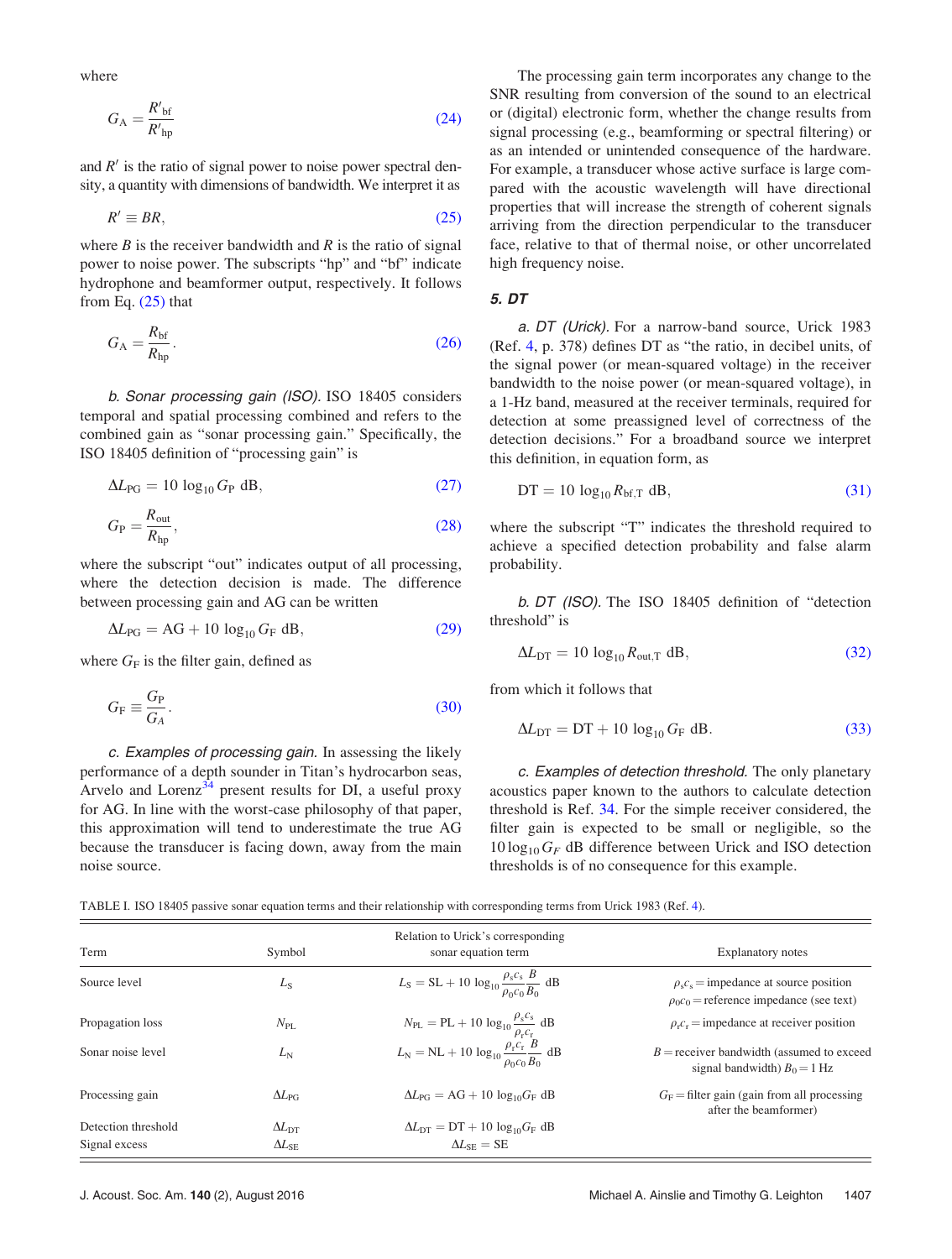# <span id="page-8-0"></span>6. Summary table

In summary, we highlight three main differences between Urick's sonar equations<sup>[4](#page-16-0)</sup> and those of  $ISO<sup>11</sup>$  (Table [I\)](#page-7-0):

- (1) Various impedance ratios that are omitted from the ISO equations are implicit in Urick's equations, resulting in differences in the terms SL, PL, and NL;
- (2) The ISO terms are band levels in the receiver frequency band, whereas Urick uses (band-averaged) spectral densities (affects NL and SL);
- (3) In the ISO equations, filter gain is included in the processing gain term, whereas Urick includes this effect in the detection threshold.

#### D. Active sonar equation: TS and two-way PL

The active sonar equation can be derived from the passive sonar equation by replacing the one-way transfer function, represented by the PL term  $N_{PL}$ . If  $N_{PL,Tx}$  ( $N_{PL,Rx}$ ) is the one-way PL to (from) the target, the one-way transfer function is replaced without approximation by the two-way transfer function, represented by the combination  $N_{\text{PL,Tx}} + N_{\text{PL,Rx}} - N_{\text{TS,eq}}$ , where  $N_{TS,eq}$  is often approximated by TS. The issues of TS and two-way PL are discussed below.

# 1. Target strength and equivalent target strength

a. Target strength (Urick). Urick 1983 (Ref. [4](#page-16-0), p. 291) defines TS as "10 times the logarithm to the base 10 of the ratio of the intensity of the sound returned by the target, at a [reference] distance of  $[r_0,$  equal to] 1 yd from its 'acoustic center' in some direction, to the incident intensity from a distant source." We interpret this definition, in equation form, for an incident plane wave of intensity  $I_{\text{inc}}$ , and backscattered intensity at far-field distance  $r, I<sub>sc</sub>(r)$ , as

$$
TS \equiv 10 \log_{10} \frac{I_{\rm sc}(r) r^2}{I_{\rm inc} r_0^2} \text{ dB.}
$$
 (34)

b. Equivalent target strength (ISO). ISO 18405 defines the TS of an object for the same idealized conditions (incident plane wave and far-field free-field scattered wave) as Urick, albeit with one important difference, that the ISO standard defines TS as a bistatic quantity, depending on both incident and scattered angles. However, this term is not used in the ISO sonar equation because of the requirement for it to be applicable in realistic situations (in which the idealized conditions are not met). Instead, the concept of an equivalent target strength  $(N_{TS,eq})$ , applicable to realistic conditions such as scattering from a target in a shallow water waveguide, is introduced. This quantity is defined as

$$
N_{\text{TS,eq}} \equiv L_{\text{TE}} + N_{\text{PL,Tx}} + N_{\text{PL,Rx}} - L_{\text{S}},\tag{35}
$$

where  $L_{\text{TE}}$  is the target echo level, defined as the SPL of the target echo.

For modeling work,  $N_{TS,eq}$  is often approximated by TS because  $N_{TS,eq}$  is more difficult to calculate, although this practice generates the new problem of knowing what values of incident and scattered angles to choose  $(N_{TS,eq}$  is independent of both). On the other hand, the measurement of TS is problematic because of the requirement for far-field condition and an incident plane-wave. The two quantities are equal if the target's differential scattering cross section is independent of the direction of both incident and scattered waves (Ref. [12](#page-17-0), pp. 607–610).

#### 2. PL revisited (reciprocity)

It is often assumed that, for monostatic sonar, the sum of the two PL terms in Eq.  $(12)$  or  $(35)$  can be replaced by two times one of them. This is an approximation that holds for narrow band sonar in a medium with zero mean flow and uniform impedance. For broadband sonar there is a difference between  $N_{PL,Tx}$  and  $N_{PL,Rx}$  that arises from differential absorption (the return path has a lower center frequency than the outgoing path and therefore suffers less attenuation through absorption).<sup>[12](#page-17-0)</sup> The impedance ratio matters, and the precise way in which it matters depends on which sonar equation is used (Ref. [12,](#page-17-0) p. 493). The following discussion focuses on the impedance ratio because of the large contrasts in density and sound speed that can be encountered in planetary atmospheres.

The reciprocity principle applies to a situation with zero mean flow. In the presence of wind or strong currents, a modified form of the principle known as the "flow reversal theorem" is applicable. $61$  The effect of vertical wind shear is known to be important for atmospheric acoustics. $62$  Collins *et al.*<sup>[53](#page-17-0)</sup> have developed methods for computing PL with horizontal shear, leading to caustics due to horizontal refraction in the Jovian atmosphere.

a. Urick. Urick's active sonar equation, in the form quoted by Jensen et al.,<sup>[22](#page-17-0)</sup> replacing DI with AG for the same reason as previously, is

$$
SE = SL - PL_{Tx} + TS - PL_{Rx} - NL + AG - DT, \quad (36)
$$

where  $PL_{Tx}$  is the PL from sonar transmitter to target,  $PL_{Rx}$ is the equivalent quantity for the return path from target to sonar receiver, and TS is the target strength.

It is widely assumed (Ref. [22](#page-17-0), p. 714) that  $PL_{Tx} + PL_{Rx}$ in Eq. (36) may be replaced for monostatic sonar by  $2PL_{Tx}$ (or  $2PL_{Rx}$ ). However, in general  $PL_{Tx}$  and  $PL_{Rx}$  are not equal, even for monostatic sonar. If the speed of sound at the target position ( $c_{\text{tgt}}$ ) differs from that at the sonar ( $c_{\text{snr}}$ ), the two PL terms are related by (Ref. [12,](#page-17-0) p. 493; Ref. [14](#page-17-0), p. 120)

$$
PL_{Rx} = PL_{Tx} + 10 \log_{10} \frac{c_{snr}^2}{c_{tgt}^2} dB,
$$
\n(37)

where the subscripts "snr" and "tgt" indicate, more generally, a property of the sonar and target, respectively. Therefore the narrow-band active sonar equation can be written

$$
SE = SL - 2PL_{Tx} + TS - NL + AG
$$

$$
- DT + 10 \log_{10} \frac{c_{tgt}^{2}}{c_{snr}^{2}} dB.
$$
(38)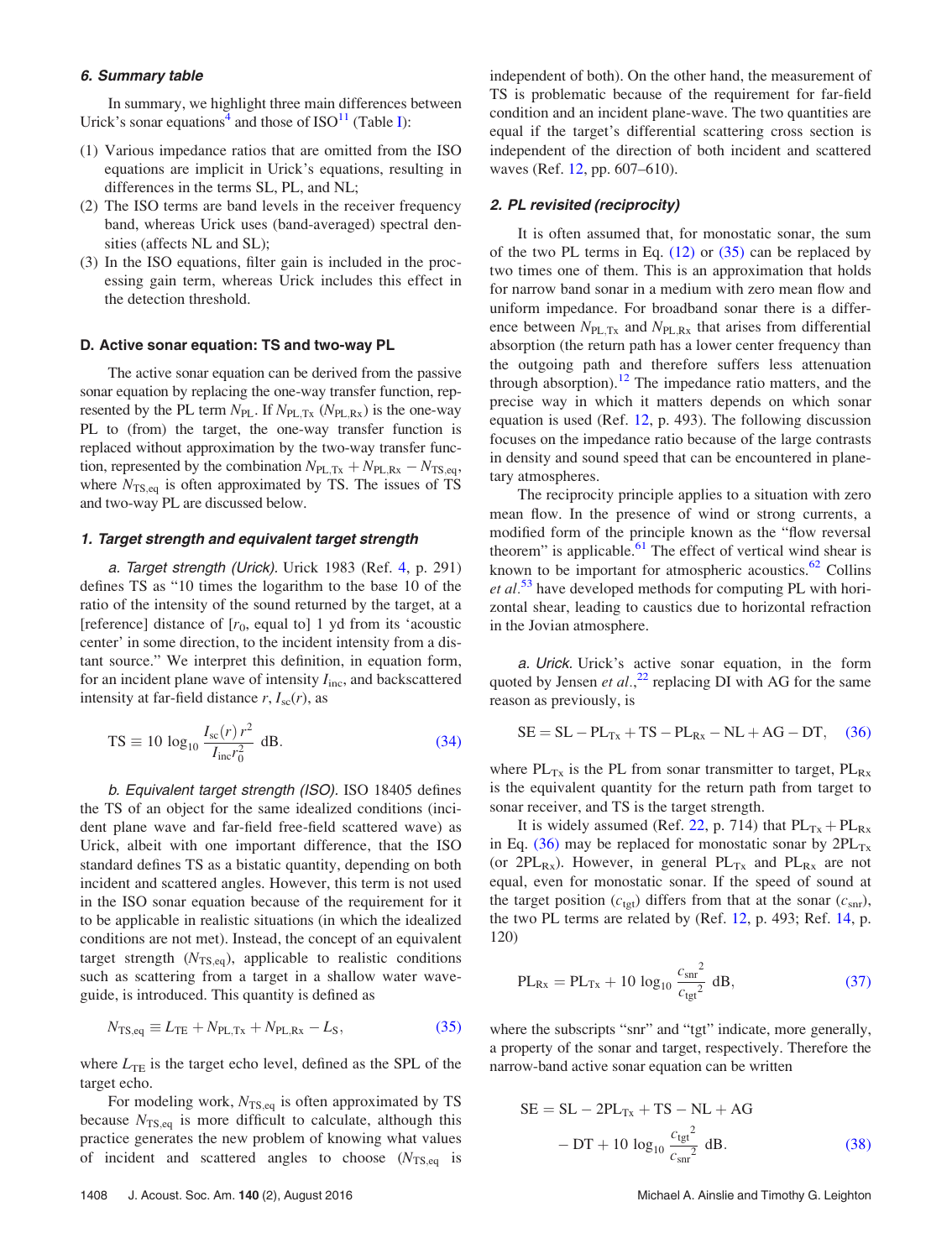<span id="page-9-0"></span>b. ISO. The equation corresponding to Eq.  $(37)$  for  $N_{PL}$ , as defined by ISO 18405 is  $63$ 

$$
N_{\rm PL,Rx} = N_{\rm PL,Tx} + 10 \log_{10} \frac{\rho_{\rm tgt}^2}{\rho_{\rm snr}^2} \, \text{dB.} \tag{39}
$$

With this in mind, for a monostatic sonar, Eq. [\(12\)](#page-4-0) can be written $12,63$  $12,63$ 

$$
\Delta L_{\rm SE} = L_{\rm TE} - L_{\rm N} + \Delta L_{\rm PG} - \Delta L_{\rm DT},\tag{40}
$$

where  $L_{\text{TE}}$  is the target echo level

$$
L_{\rm TE} = L_{\rm S} + N_{\rm TS, eq} - 2N_{\rm PL, Tx} + 10 \log_{10} \frac{\rho_{\rm snr}^2}{\rho_{\rm tgt}^2} \, \text{dB},\tag{41}
$$

correcting a sign error on p. 493 of Ref. [12](#page-17-0).

# 3. Signal level and NL

Whether for active or passive sonar, the sonar equation can always be written in the form

$$
\Delta L_{\rm SE} = L_{\rm signal} - L_{\rm noise} - \Delta L_{\rm DT},\tag{42}
$$

by writing 10  $\log_{10} R$  dB as  $L_{\text{signal}} - L_{\text{noise}}$ , where  $L_{\text{signal}}$  and  $L_{\text{noise}}$  noise are defined as signal level and NL after processing. The same considerations described previously for NL apply also to signal level. For example, Svedhem et  $al$ .<sup>[32](#page-17-0)</sup> plot the echo level (signal level for an active sonar) in "dB,ref.20uPa." The interpretation of this quantity depends on whether the MSP or EPWI convention is being used and, in the case of the EPWI convention, the choice of reference impedance.

## III. FEATURES OF PLANETARY ACOUSTICS

The expense per bit of data for planetary exploration is very high, and so every effort must be made to foresee problems in definitions and calibrations that compromise either the design and effective use of equipment or the end-users' ability to interpret the resulting measurements. In the study of planetary acoustics, one inevitably encounters extreme conditions relative to those to which we are accustomed on Earth, resulting in the following issues:

- (1) The small size of moons and some small planets result in curvature related effects that are usually negligible on Earth;
- (2) The gaseous atmospheres in which acoustic sensors might operate have chemical, acoustical, and thermodynamical properties very different to those encountered in Earth's atmosphere;
- (3) The conditions on Saturn's moon Titan (low temperature combined with large reserves of light hydrocarbons) result in the formation of liquid hydrocarbon lakes;
- (4) The limiting omnipresent thermal noise depends on the chemical and thermodynamical properties of oceans, lakes, and atmospheres in a predictable way;

(5) High amplitudes, required when high absorption reduces the SNR to unacceptable levels, create the need to consider nonlinear effects.

These issues are addressed in turn below.

# A. Small planets with high curvature: Europa and the icy moons

Water is a key ingredient for life, and as such its occurrence in vast quantities at the range of Jupiter and beyond (e.g., in Saturn's rings or on exoplanets) is of considerable interest, whether as a resource for human ventures, or as a possible harbour for extraterrestrial life. However, with solar radiation fluxes so weak at such distances within the Solar System, a power source is required to liquefy the ice, possibly occurring naturally through geothermal and tidal processes, etc. A surprising number of moons and dwarf planets are now thought to contain seas and oceans of liquid water (see Fig. [1](#page-10-0)), some of them vast in extent compared to Earth's oceans.<sup>[64](#page-18-0)</sup> Also noteworthy are the high curvature (illustrated by the section through Europa) and the high pressure, exceeding 1000 MPa on Ganymede and Titan. Candidate bodies include a subset of the moons of several distant plan-ets: Jupiter's moons Europa, Ganymede, and Callisto;<sup>[65](#page-18-0)</sup> Saturn's moons Titan and Rhea; Uranus's moons Titania and Oberon; Neptune's moon Triton; the dwarf planet Ceres; and the minor planet Pluto.<sup>66</sup>

Although the distance from the Sun causes the surface to freeze, beneath the ice, the combined effects of radiation, geothermal action, and the passage through massive planetary gravitational fields is thought to create sufficient energy to maintain liquid water oceans beneath the frozen surface.<sup>[67](#page-18-0)</sup> The evidence of rich chemistry on Europa, $68,69$  and the knowledge that Earth supports some deep-ocean life that is not reliant on solar radiation, has stimulated planning for missions to these bodies. Given that acoustics provides by far the most useful radiation for sensing at distance in the ocean, it would be inconceivable not to equip such missions with sonar. Effective long range sonar requires propagation modeling, e.g., to determine the acoustic path and path length to calculate the PL. However, despite the apparent similarity to Earth's Arctic Ocean, the application of the familiar techniques developed for that environment would lead to errors in planning and interpreting sonar missions on Europa. Accounting for the effect of the curvature of small worlds when calculating the relative positions and geometries of sources, receivers and propagation paths are one requirement. Another, perhaps of greater importance, is the correct calculation of hydrostatic pressure  $(P_h)$ , a crucial parameter in ocean acoustics through its effect on the sound speed). This cannot be taken as equal to the product of density  $(\rho)$ , acceleration due to gravity  $(g)$ , and depth  $(h)$  on small worlds, partly because spherical, not Cartesian, coordinates must be used in integrating  $\nabla P_h = \rho g$  (see Ref. [70\)](#page-18-0), and partly because g itself is a function of depth, the depth of the ocean taking up a significant proportion of Europa's radius (Fig. [1\)](#page-10-0). The longer the propagation range in comparison with the planet radius, the more likely these effects would affect mission planning.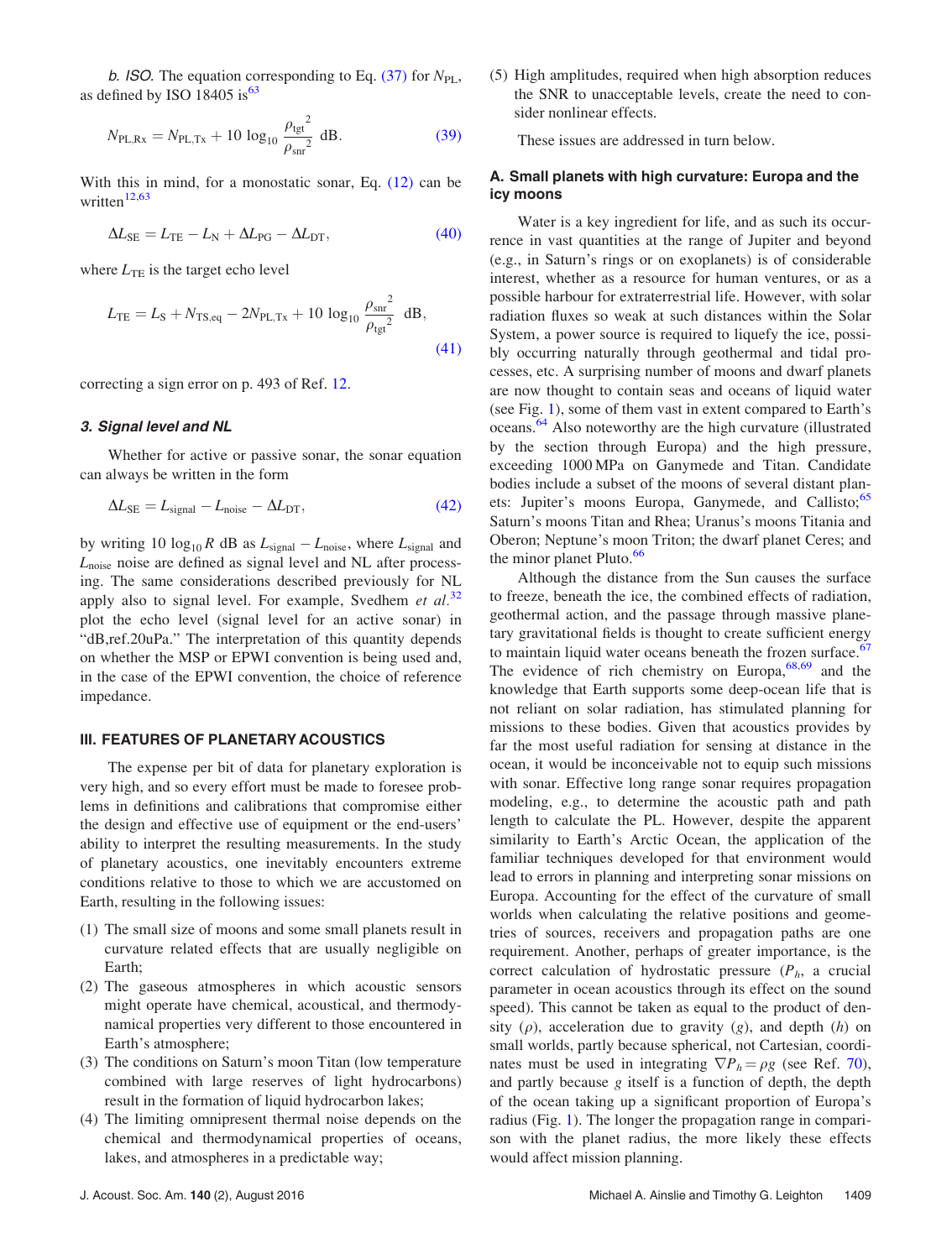<span id="page-10-0"></span>

FIG. 1. (Color online) Temperature vs pressure profiles for worlds on which either liquid oceans are known to exist or the conditions for liquid water are thought to exist. Reproduced from Ref. [64](#page-18-0).

# 1. Europa

Sonar modeling has been done for both the ice and the ocean on Europa. $31,65,70-73$  In terms of the definitions discussed in the present paper, when calculating the terms in Table [I](#page-7-0), various models can be used to calculate the ocean sound speeds at the base of the ice pack and bottom of the water column, $73$  but typical values might be 1500 and 1770 m/s, respectively. Even if variations in density are neglected,<sup>[67](#page-18-0)</sup> and "flat world" calculations are assumed to be valid (though they are not), the change in sound speed with depth on its own will influence mission planning significantly if, say, the plan is to place a receiver at the base of the icecap in order to detect signals from a source sitting on the seabed.<sup>65</sup>

The small size of Europa makes for interesting physics arising from high curvature, but the corresponding low pressure results in a relatively small impedance contrast. The seabed is an extreme environment for a man-made device but, possibly, is the location of geothermal or seismic sources of sound. In calculating the PL, the  $10 \log_{10}(\rho_s c_s / \rho_r c_r)$ term creates a 0.7 dB ambiguity.

Whether on Europa or anywhere else, the potential for ambiguity arises the moment any physical quantity is expressed as a level in decibels, however sophisticated the calculations giving rise to that quantity. For example, Lee  $et al.<sup>31</sup>$  $et al.<sup>31</sup>$  $et al.<sup>31</sup>$  describe and execute a high-fidelity procedure for predicting the sound particle velocity field as a function of time in Europa's water ocean after an ice cracking event. In the following, Eq. (n) and Fig. m from Ref. [31](#page-17-0) are abbreviated as "LE-n" and "LF-m." Lee et  $al$ .<sup>[31](#page-17-0)</sup> could have presented their results directly in terms of the magnitude and (if needed) the phase of this field, but chose instead to plot the quantity "horizontal velocity level" (and a corresponding quantity for the vertical component) vs time, related in an unspecified way to the horizontal component of the sound particle velocity, denoted  $\dot{u}(r, z, t)$  (the caption of LF-13 refers to LE-C.18, but based on the evidence available to us we believe that what is plotted is the logarithm of  $\dot{u}^2$ , where the instantaneous quantity  $\dot{u}(r, z, t)$  is given by LE-C.22). It is conventional when expressing a field quantity as a level in decibels to first con-vert it into a quantity proportional to power.<sup>[74](#page-18-0)</sup> Because a squared field quantity is not itself proportional to power, an essential first step, before taking the logarithm, is to carry out a mean-square or envelope operation on the field quantity  $\dot{u}(r, z, t)$ .<sup>[16](#page-17-0)</sup> In LF-13–LF-16 we see no evidence of any averaging (the deep nulls in LF-15, in particular, are consistent with the zero crossings associated with an acoustic frequency of  $\sim$ 1.9 Hz, with no averaging), nor can we find any mention in the text of either a mean-square or envelope operation. This convention, combined with our interpretation of no averaging in LF-13–LF-16, if confirmed, would lead to an error in the SNR if any one of LF-13–LF-16 were interpreted as the signal level; for a sine wave signal this error would be 3 dB. A further consequence of the convention is that nulls in the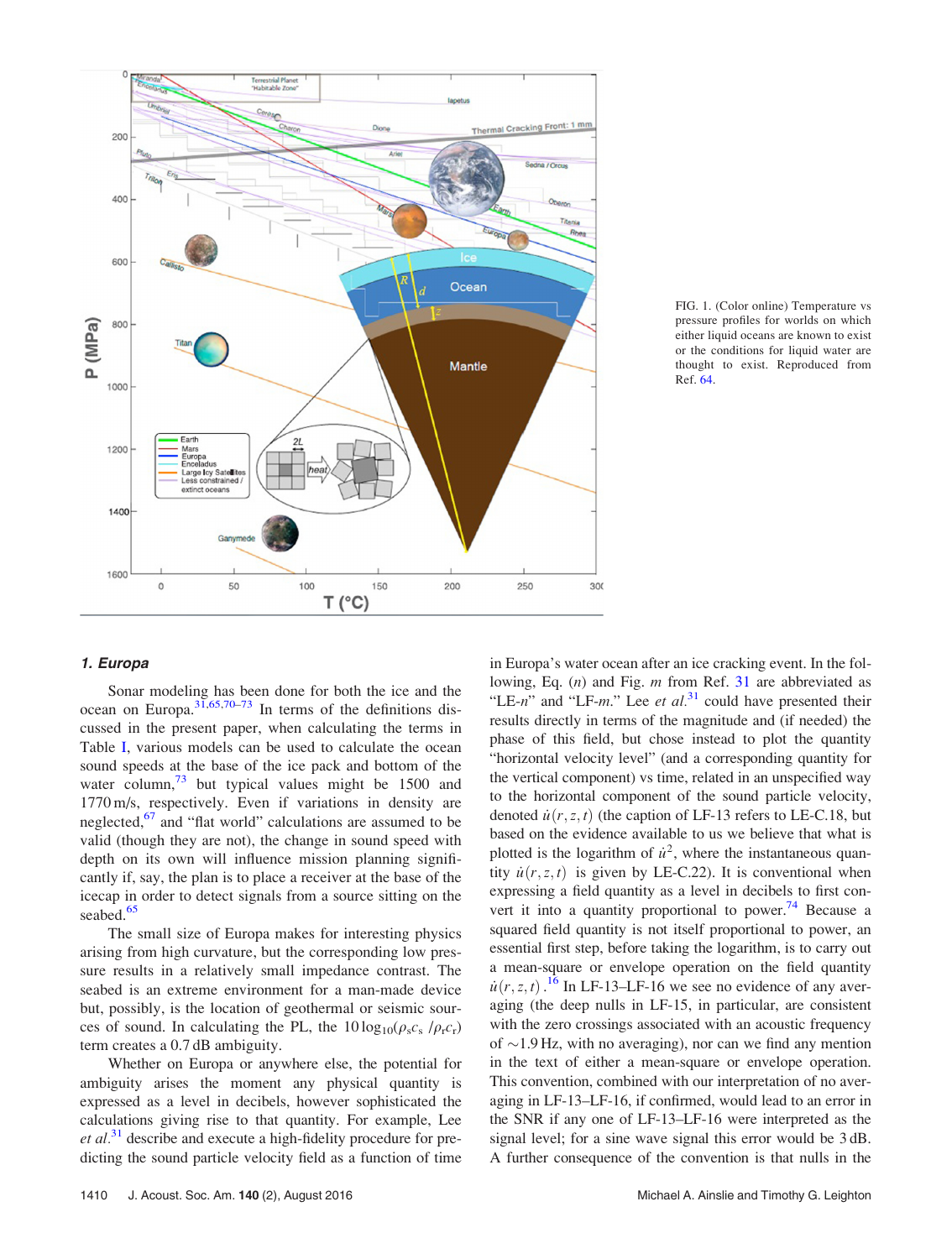level of the time-averaged (or envelope) quantity can normally intuitively and unambiguously be interpreted as the consequence of coherent destructive interference between multipaths. Therefore, the pattern of deep nulls between successive peaks in these figures might be misinterpreted by some readers as the result of multi-path interference, when in reality this pattern is the trivial manifestation of successive zero crossings expected of any time varying oscillatory function. These avoidable ambiguities in an otherwise exemplary paper are the consequence of its authors' use of the decibel in presenting their results.

# 2. Ganymede

The huge pressure in Ganymede's interior of up to 1500 MPa (15 000 bar) leads to a larger discrepancy associ-ated with a larger impedance contrast.<sup>[75](#page-18-0)–[77](#page-18-0)</sup> For example, a sound speed for 2500 m/s combined with a density of  $1100 \text{ kg/m}^3$ , resulting in an impedance 2750 kPa s/m, corresponding to a 2.6 dB correction, a discrepancy that Horton's approach would eliminate.

#### 3. Comparison with brine lakes and seawater on Earth

We can put the calculations for Europa and Ganymede into perspective by comparing these with extremes of pressure and salinity in seawater found on Earth. The highest pressures encountered in seawater are those at the bottom of the Mariana Trench, where sound speed  $= 1670$  m/s and density  $= 1080 \text{ kg/m}^3$  are thought to occur.<sup>78</sup> High impedance can also arise from extreme salinity conditions in brine lakes, which can have a density of up to  $1200 \text{ kg/m}^3$  (Ref. [79](#page-18-0)) and a sound speed up to  $1600 \text{ m/s}$  (see Ref. [75](#page-18-0)). In both cases the correction is of order 0.8 dB, comparable to the situation on Europa.

# B. Planets with gaseous atmospheres

Large planets with a strong gravitational attraction typi-cally have dense gaseous,<sup>[80](#page-18-0)</sup> occasionally supercritical atmos-pheres.<sup>[81,82](#page-18-0)</sup> Sound propagates well in dense atmospheres because of its relatively low compressibility compared with the rarer atmospheres of smaller planets, making sound a useful alternative to electromagnetic waves for sensing plan-ets like Jupiter<sup>[53,](#page-17-0)[83](#page-18-0)</sup> or Venus.<sup>[84–88](#page-18-0)</sup> Issues arise related to dense or rare atmospheres, large density changes (reciprocity), high mean flow (wind), and the choice of reference sound pressure and reference sound intensity.

#### 1. Fluid loading

Several devices designed for planetary probes use components that vibrate in a known manner with known characteristics (such as the active acoustic transducers on anemometers $33$  or sound speed measuring systems $88$ ). Other devices might have vibrations that we wish to damp out (such as in structural members of proposed instruments,  $89$ ) dirigibles, ocean or land vehicles $90$ ). For such devices it is important that we know their vibrational characteristics, which are determined in large part by the stiffness, inertia, and damping associated with the member. These latter two can, in particular, be strongly influenced by the density or compressibility fluid that surrounds the device, and if devices are designed, calibrated, tested, and validated on Earth, then appropriate compensation needs to be made for the  $extraterrestrial environment. Leighthon<sup>44</sup> illustrated simple$  $extraterrestrial environment. Leighthon<sup>44</sup> illustrated simple$  $extraterrestrial environment. Leighthon<sup>44</sup> illustrated simple$ trends in terms of the inertia. If the vibrating body is surrounded by an alien atmosphere that is more dense than the atmosphere on Earth in which it was calibrated, then the inertia associated with moving this fluid (from its "added mass") will tend to be greater than when the device was tested on Earth, reducing its resonance frequencies (as when a device tested in Earth's atmosphere is deployed at ground level on Venus or Titan). Conversely, if the transposition is instead to a rarer atmosphere such as on Mars, the inertia associated with fluid loading there will tend to be reduced, increasing the resonance frequencies of the device. Such effects would need to be taken into account if the changes of resonance frequencies of vibrating surfaces on Mars are to be interpreted in terms of an accumulation of mass upon that surface as a measure of some natural deposition process on Mars.<sup>[91,92](#page-18-0)</sup> Approaching any planet with an atmosphere, a probe would pass through regions where the density is less than that found at ground level on Earth, and on some (particularly giants like Jupiter, Saturn, Uranus, and Neptune) could pass eventually into atmospheres far more dense than those of Earth, and it is difficult to estimate reliably how far into the atmosphere of such a giant a future acoustic probe would penetrate.<sup>[44](#page-17-0)</sup>

However, the extent to which the difference in the density of the fluid (between Earth and the deployment site) affects the inertia associated with the sensor, depends on the geometry of the structure in which the vibrating component is housed. If the fluid is allowed to move freely in all directions, the effect is far less than if the fluid motion is con-strained<sup>[44](#page-17-0)</sup> (for example, in a tube<sup>[93](#page-18-0)</sup> or between plates<sup>[94](#page-18-0)</sup>) because such constraint increases the proportional contribution that the fluid makes to the inertia of the whole vibrator. Constraint within a rectangular casing  $95$  or pipe  $96$  can affect both resonant frequency and damping.

The effect of this on the sonar equations comes about when mounting is used to affect the DI, or changes the frequency-dependent voltage/motion/pressure transfer function of an emitter or sensor, so changing the SL or receiver sensitivity and, hence, the sonar figure of merit. $^{12}$  $^{12}$  $^{12}$ 

# 2. Reciprocity

Use of sonar in any gaseous atmosphere is likely to encounter large differences in density, depending on the relative height of the source and receiver. In such situations the 10  $\log_{10} \rho_{\text{tgt}}^2 / \rho_{\text{snr}}^2$  term [see Eq. [\(39\)](#page-9-0)] will result in important corrections if the reciprocity principle is invoked to interchange the positions of source and receiver, whether for passive or monostatic active sonar.

# 3. Reference values for levels in decibels: EPWI and MSP conventions

When expressing a physical quantity as a level in decibels, the physical quantity is first divided by a reference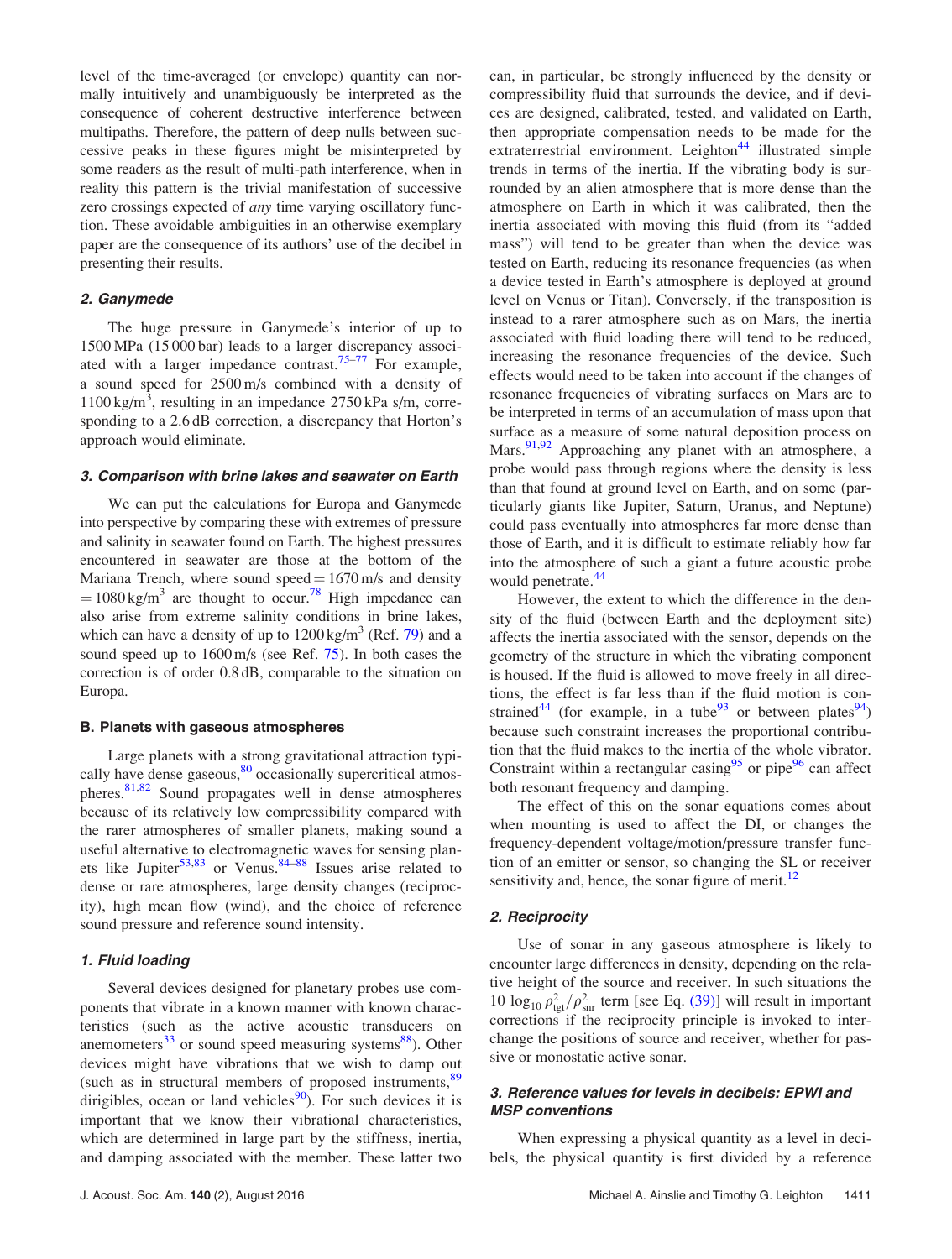<span id="page-12-0"></span>TABLE II. International standard reference values of sound pressure, sound intensity, sound power, and source factor in liquids, and where applicable in gases [Ref. [10;](#page-17-0) conventional values are included in brackets where these depart from the International Standard (Ref. [11\)](#page-17-0)].

| Medium        | Sound pressure     | Sound intensity                                                                     | Sound power                                                         | Radiant intensity                    | Source factor    |
|---------------|--------------------|-------------------------------------------------------------------------------------|---------------------------------------------------------------------|--------------------------------------|------------------|
| Gas<br>Liquid | 20 µPa<br>$\mu$ Pa | $1 \text{ pW/m}^2$<br>1 pW/m <sup>2</sup> (1 $\mu$ Pa <sup>2</sup> / $\rho_0 c_0$ ) | pW<br>1 pW (1 $\mu$ Pa <sup>2</sup> m <sup>2</sup> / $\rho_0 c_0$ ) | $(6.5 \times 10^{-7} \text{ pW/sr})$ | $1 \mu Pa^2 m^2$ |

value (see Table  $II$  and the Introduction) of that quantity before taking a logarithm. In order to retrieve the original value of the physical quantity from its level, this operation needs to be reversed, which is only possible if the reference value is known. If the reference value is not reported, the original value of the physical quantity is lost.

The standard reference pressure for sound in water and other liquids (1  $\mu$ Pa) is different from that in gases (20  $\mu$ Pa).<sup>[10](#page-17-0)</sup> The standard reference intensity is  $I_0 = 1 \text{ pW/m}^2$ , taking the same value for all gases and liquids, making its use uncontroversial for planetary exploration. However, the standard reference intensity is rarely (if ever) followed in underwater acoustics. Instead, sonar modelers use a reference intensity of  $p_0^2/\rho_0 c_0 \approx 6.5 \times 10^{-7}$  $p_0^2/\rho_0 c_0 \approx 6.5 \times 10^{-7}$  $p_0^2/\rho_0 c_0 \approx 6.5 \times 10^{-7}$  pW/m<sup>2</sup>,<sup>6</sup> based on the intensity of a plane wave in seawater whose rms sound pressure is  $1 \mu Pa$ (see Ref. [4\)](#page-16-0). When using this convention, levels are then reported as the "level in dB re  $1 \mu Pa$ ," giving the impression that a SPL is being reported, when it is actually the level of the equivalent plane wave intensity (EPWIL). In seawater, the difference between SPL (in dB re  $1 \mu Pa^2$ ) and EPWIL (in dB re  $6.5 \times 10^{-7}$  pW/m<sup>2</sup>) is very small, and for this reason the distinction between them is rarely made.

For sound in both gases and liquids, the standard reference sound power is 1 pW. However, the concept of sound power is rarely used in sonar modeling, being replaced by the radiant intensity, the integral of which over solid angle gives the source power. While values of SL in water are usually stated in units of "dB re 1  $\mu$ Pa @ 1 m" or similar, <sup>34</sup> what is meant by this shorthand is the level of the source factor in decibels relative to  $1 \mu Pa^2 m^2$  (see Refs. [11](#page-17-0) and [12\)](#page-17-0). This reference value of source factor corresponds to a radiant intensity of  $6.5 \times 10^{-7}$  picowatt per steradian (pW/sr). The differences between standard and convention, and between standards for gases and those for liquids, are bound to lead to confusion and misunderstandings when quantities are reported as levels in decibels, unless both the reference value and the convention being followed is stated explicitly each time, and even then any numerical comparison between a value of SPL in a gas and SPL in a liquid is complicated by the lack of a common reference sound pressure. In principle, this could be resolved by agreeing on a common reference sound pressure for gases and liquids, but such harmonization seems unlikely in the near future because the current values are firmly entrenched in standards<sup>[10](#page-17-0),[11](#page-17-0)[,97,98](#page-18-0)</sup> and in practice.<sup>[56](#page-17-0)</sup>

The solution to this seemingly unsurmountable problem is surprisingly simple: all that is required is to follow Horton's  $60$ -year-old advice<sup>[14](#page-17-0)</sup> to express the sonar equation terms in terms of EPWI ratios, and with the same standard reference intensity, regardless of circumstances. The  $EPWIL, L_I$ 

$$
L_J \equiv 10 \log_{10} J / I_0 \text{ dB}, \tag{43}
$$

is related to SPL,  $L_p$ , via

$$
L_J = L_p + 10 \log_{10} \frac{p_0^2}{\rho c I_0} \text{ dB.}
$$
 (44)

The value of this correction is listed in Table III for situations representative of Earth's ocean and atmosphere, Titan's lakes and atmosphere, and Ganymede's ocean. Also included in the final column of Table III is the EPWIL corresponding to an rms sound pressure of 1 Pa, ranging for the examples given from 54 dB re 1  $pW/m^2$  (Ganymede's ocean at 1000 MPa) to 100 dB re 1 pW/m<sup>2</sup> (Jupiter's atmosphere at 0.1 MPa).

# 4. The gas giants Saturn and Jupiter

The outer planets of the Solar System include the two gas giants (Saturn and Jupiter), consisting primarily of hydrogen and helium. The outer layer of molecular hydrogen contains clouds of crystalline ammonia, ammonia sulphide, and water. There is no sharp boundary between the gaseous and liquid hydrogen layers in this so-called "inner atmosphere," which is 21 000 km thick; it surrounds a peculiar zone that takes up most of the volume of the planet: a

TABLE III. Corrections to convert from SPL to EPWIL for a reference sound intensity of  $I_0 = 1$  pW/m<sup>2</sup>, for selected example conditions on Earth, Titan, Ganymede, Venus, and Jupiter. The right-most column contains the value of EPWIL corresponding to an rms sound pressure of 1 Pa.

| <b>Conditions</b>                                    | $\rho$ c/(kPa s/m) | $p_o/\mu Pa$ | 10 $\log_{10} \frac{ }{\rho c I_0}$ | $L_J(p_{\text{rms}}=1 \text{ Pa})/\text{dB}$ |
|------------------------------------------------------|--------------------|--------------|-------------------------------------|----------------------------------------------|
| Seawater at $10^{\circ}$ C (Earth) (Ref. 12)         | 1530               |              | $-61.8$                             | 58.2                                         |
| Air at $10^{\circ}$ C (Earth)                        | 0.4205             | 20           | $-0.2$                              | 93.8                                         |
| Hydrocarbon lake (Titan) ( $Ref 60$ )                | 1 285              |              | $-61.1$                             | 58.9                                         |
| $N_2$ -rich atmosphere at 0.15 MPa (Titan) (Ref. 60) | 1.180              | 20           | $-4.7$                              | 89.3                                         |
| Water at 1000 MPa (Ganymede) (Refs. 75 and 77)       | 3549               |              | $-65.5$                             | 54.5                                         |
| $CO_2$ -rich atmosphere at 9.2 MPa (Venus)           | 26.65              | 20           | $-18.2$                             | 75.7                                         |
| $H_2$ -rich atmosphere at 0.1 MPa (Jupiter)          | 0.095              | 20           | 6.2                                 | 100.2                                        |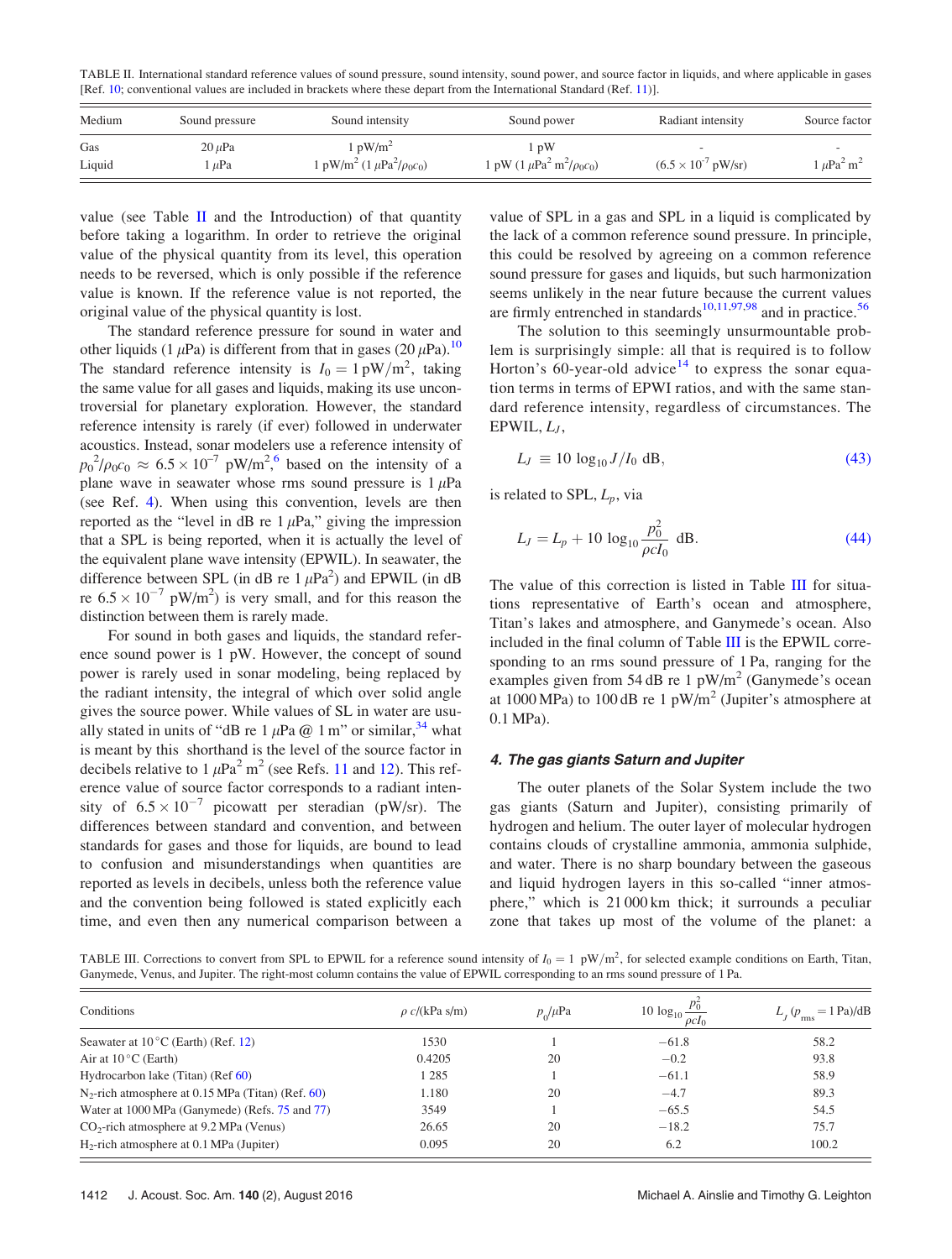40 000 km thick layer of liquid hydrogen that has, under the extreme pressures, become electrically conducting and so is termed "metallic." A rocky core, possibly molten, probably characterises the center of the gas giant.

This is a fascinating environment for acoustics. The fortuitous collision of Comet Shoemaker–Levy 9 into Jupiter allowed some authors to consider the propagation of pressure waves in the atmosphere,  $53,83,99$  $53,83,99$  facilitated by data from the Voyager mission.<sup>[100](#page-18-0)</sup> Leighton<sup>[44](#page-17-0)</sup> considered the fluid–structure interactions on man-made probes introduced into Jupiter's atmosphere. He calculated conditions for two locations of possible interest for future probes to Jupiter: (i) the 1 bar altitude, at an equatorial radius of 71 500 km from Jupiter's center, where  $\overline{P}_h = 100 \text{ kPa}$  (1 bar),  $\rho = 0.1 \text{ kg m}^{-3}$ , and  $T \sim 165$  K; and (ii) the estimated "maximum operational penetration depth" of some future very robust probe, which he estimated by extrapolating from current terrestrial seismic sensors could withstand a maximum static pressure of  $P_h$  $\sim$  900 MPa, which he calculated to occur 69 600 km from Jupiter's center, where  $T \sim 2000 \text{ K}$  and  $\rho \sim 50 \text{ kg m}^{-3}$ . An acoustic transmitter, dropped from the dirigible at the 1 bar altitude, would fall about 1900 km before reaching this limit of operation. Reference [44](#page-17-0) compared the fluid loading on a range of structures at these two altitudes, and considered how the change in the density around them would affect their natural and resonance frequencies, concluding that the natural frequencies of some components, notably pipes, as the structure descended would be almost halved. Pipes were acoustically interesting for other reasons: Jiang  $et$   $al.^{43}$  $al.^{43}$  $al.^{43}$  considered an acoustical device that consisted of a pipe with a sound source at one end and a receiver at the other, which was proposed for use on Venus and, later, the Jovian planets. The speed of sound pulses in the atmosphere, as measured by the propagation time in this pipe, could be used to infer atmospheric properties. However, because space is limited on probes, this pipe was coiled into a spiral. While this device worked well on Earth, Jiang *et al.*<sup>[43](#page-17-0)</sup> showed that the dense atmosphere on Venus would couple to the material of the pipe walls and allow the acoustic pulse to "shortcut" between arms of the spiral, artificially reducing the propagation time.



FIG. 2. Sound speed vs pressure profiles for the gaseous atmospheres of Jupiter, Saturn, Uranus, and Neptune. The significance of 100 kPa (1 bar) is that it correspondence approximately to atmospheric pressure on Earth. Reproduced from Ref. [101](#page-18-0).

In a *tour de force*, Collins *et al.*<sup>[53](#page-17-0)</sup> demonstrated the important effect of wind on sound propagation in the Jovian atmosphere, with wind speed up to 150 m/s at equatorial latitude, compared with a sound speed of 800 m/s at the channel axis (calculated from the temperature profile of Lindal et  $al$ ,  $\frac{100}{100}$  $\frac{100}{100}$  $\frac{100}{100}$  assuming ideal diatomic gas—Lorenz<sup>[101](#page-18-0)</sup> predicts a higher value, taking into account an expected increase in the specific heat ratio of hydrogen with decreasing temperature) caused by a temperature minimum  $(100 \text{ K})$ , with the resulting horizontal wind shear resulting in caustics and focusing at predictable locations. Allison<sup>[102](#page-18-0)</sup> documented a variety of waves observed propagating in Jupiter's atmosphere at speeds between 40 m/s and 70 m/s. In addition to acoustic waves, gravity waves<sup>[103](#page-18-0)</sup> are also affected by the strong horizontal wind shear.

#### 5. The ice giants Uranus and Neptune

While no opportunity has yet arisen to study acoustic waves on either of the ice giants Uranus or Neptune, the sound channel of Uranus (Fig. 2) seems well suited to long distance propagation. Equatorial waves have been observed on both ice giants<sup>[104,105](#page-18-0)</sup> and gravity waves have been observed in Neptune's atmosphere.<sup>[105](#page-18-0)</sup>

# 6. Venus

On Venus the atmospheric density at the surface of the planet is not dissimilar to that at the maximum operational penetration depth position discussed for Jupiter (Sec. [III B 4,](#page-12-0) above). On Venus's floor the atmosphere is about 50 times more dense ( $\sim 65 \text{ kg/m}^3$ ) than Earth's ( $\sim 1.29 \text{ kg/m}^3$ ) and its speed of sound is also greater  $(\sim 410 \text{ m/s}$  on Venus cf.  $\sim$ 340 m/s on the Earth). The increased density and sound speed of the ground-level atmosphere of Venus give it a characteristic acoustic impedance of about 27 kPa s/m, which is 60 times larger than that found in Earth's atmosphere of 0.44 kPa s/m. This factor of 60 leads to an ambiguity of about 18 dB (i.e.,  $10 \log_{10} 60$  dB) in the interpretation of levels expressed using the traditional conventions of underwater acoustics and sonar,  $4,15,22$  $4,15,22$  as exemplified by Eq. [\(19\)](#page-5-0).

Parts of Venus's atmosphere consist of supercritical fluid  $CO_2$ ,<sup>[81](#page-18-0)</sup> meaning that it behaves neither as a gas nor as a liquid. This inevitably raises the issue of reference value in extraterrestrial acoustics, and illustrates the need to harmonise standards for liquids and gases.

#### C. Titan's hydrocarbon lakes

Prior to the successful landing of the Huygens probe on Titan on 14 January 2005, there was considerable speculation and prior calculation on the acoustics of Titan, both by those who had built and planned the Huygens mission, and by other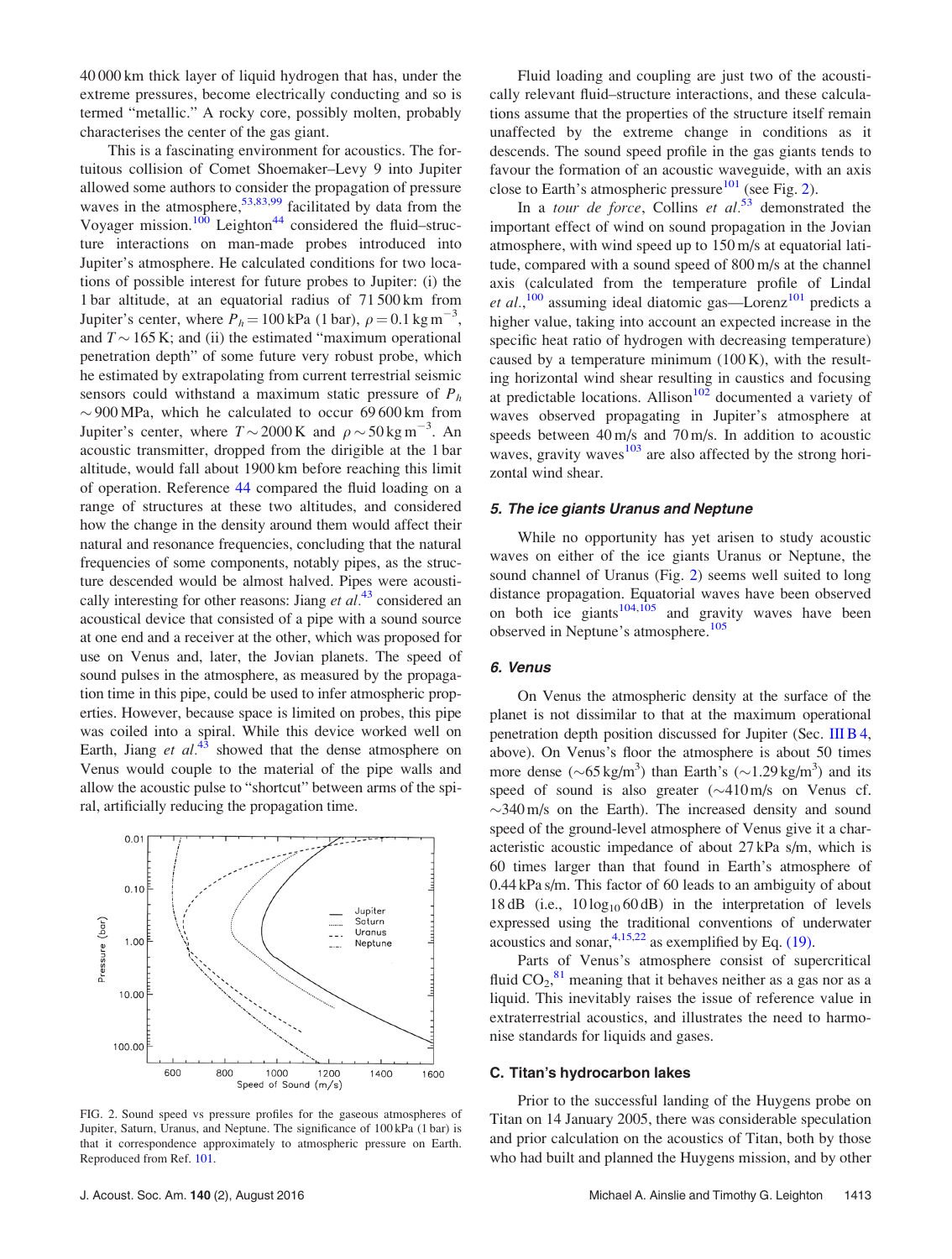<span id="page-14-0"></span>enthusiasts. Titan is a remarkable acoustical world, its surface temperature of 92 K allowing it to retain its mainly nitrogenbased atmosphere with a surface pressure of around 150 kPa (1.5 bar), giving lower acoustical absorption than Earth's own atmosphere[.106](#page-18-0) The possibility of sound traveling to long distances prompted the prediction, prior to Huygens' landing, of the sounds that Titan's "waterfalls" (made of liquid ethane and methane) might make, and whether a lander with a microphone might detect and observers might recognize such sounds as emanating from a methanefall<sup>60</sup> or a splashdown. The same opportunities for long distance sound propagation at audio frequencies promoted the predictions of the sounds man-made structures might produce, musical instruments and voices being chosen for outreach purposes,<sup>[88](#page-18-0)</sup> but with the knowledge that these principles for extraterrestrial fluid–structure interactions must be elucidated to design extraterrestrial dirigibles and submersibles.<sup>44,[107](#page-18-0)</sup> With a dense atmosphere that has low acoustic absorption, and mysterious lakes and (at least for a period) flowing liquid, the possibilities for acoustic exploration of Titan are great.

In 2001, Garry and Towner<sup>[108](#page-18-0)</sup> stated that "The Huygens" probe en route to Titan carries a 15 kHz non-beam forming sonar…that delivers a signal of  $\sim 80 \text{ dB}$  (ref 20  $\mu$ Pa) in the laboratory. In the event of landing in a sufficiently deep body of liquid, the sensor works as a bathometer, inferring the 'sea' depth from the echo's delay." The present authors have, as yet, been unable to ascertain either the distance from the source at which the reported level was measured or the medium in which the measurement was made. A laboratory representation of the expected atmosphere on Titan is mentioned and might have been used for these measurements, but the present authors have not yet been able to access the associated publications.[49](#page-17-0)[,109](#page-18-0) Although it was designed for depth-finding in Titan's lakes, this  $\sim$ 15 kHz active sonar also provided good echoes from the surface as the probe descended through the atmosphere. $39,48$  According to Leese et  $al$ ,  $48$  Garry<sup>[49](#page-17-0)</sup> had estimated a SPL of "around" 100 dB near Titan's surface," corresponding to "a first return at 100 m altitude," with no indication given in the paper by Leese *et al.* either of the reference value or of the assumed conditions.

It was only after Huygens' actual landing that the presence of hydrocarbon lakes was confirmed, a notable one being Ligeia Mare, a several-hundred-kilometre-wide lake near Titan's north pole. In 2013, Arvelo and Lorenz<sup>[34](#page-17-0)</sup> described a possible future Titan Mare Explorer (TiME) mission, which would splashdown a capsule to operate for three months. Among TiME's scientific goals is the determination of the depth of Ligeia, using an acoustic depth sounder.

Arvelo and Lorenz<sup>[34](#page-17-0)</sup> conducted a theoretical study of the likely performance of this depth sounder. For the NL term they used a prediction from Ref. [58](#page-18-0) that the "power spectral density for bubble entrainment noise" was expected to be about 10 dB higher on Titan than on Earth for the frequency of interest, from which Arvelo and Lorenz estimated the wind-driven NL to be " $NLo = 40$  dB//1  $\mu Pa^2/Hz$ ."

Not one of the abovementioned publications mentions, in association with the signal or noise level in decibels, either the reference value of sound intensity or the impedance used to calculate that reference intensity, which means that the reader is left to guess. Our purpose in making this point is not to criticize any of the authors but to point out the complacency of conventional practice in underwater acoustics, and the consequences of this complacency if transferred to planetary exploration. If Ref. [34](#page-17-0) adheres to Urick's definition of NL as stated in Eq. [\(20\)](#page-6-0), for example, does this imply the impedance of seawater is being assumed for the reference intensity or some other (unspecified) nominal characteristic acoustic impedance of the nitrogen atmosphere or the liquid of Ligeia? In the latter case, depending on the chosen value for impedance, the reference intensity might be anything from  $6.5 \times 10^{-7}$  pW/m<sup>2</sup> (if the impedance of seawater is used to define the reference intensity) to 14.9  $\times 10^{-7}$  pW/m<sup>2</sup> (using the impedance of liquid methane on Titan's surface). Without a clear specification of the reference intensity, any statement about NL on Titan incorporates an inherent factor of 2.4 uncertainty in the intended value of  $J_{\text{amb,Nf}}$  in Eq. [\(20\),](#page-6-0) corresponding to 3.8 dB uncertainty in the level. If such calculations are being undertaken, the issues highlighted in this paper need to be addressed during the planning of any future Titan mission.<sup>[107](#page-18-0)</sup>

#### D. Extraterrestrial thermal noise

Whether in a gas or a liquid, all sonars are limited in their performance by noise, whether this be from ambient noise, reverberation, electrical noise, etc., and on how and where it is used. Any medium that supports sound is also a source of thermal noise, $110$  which determines the lower bound for NL for all sonar. In general, its value depends on temperature, pressure, and the chemical composition of the medium.

The properties of thermal noise in any medium are related to the same thermodynamical properties of the medium that determine its density and speed of sound. Once we know the chemical composition of a planet's ocean or atmosphere, we can study thermal noise in that ocean or atmosphere from a theoretical perspective using properties of the appropriate chemical elements or compounds measured on Earth. Conversely, a measurement of thermal noise tells us something about the chemistry, such as information about the molecular mass and specific heat ratio of a gas.

## 1. Thermal noise in any fluid

It is known<sup>[110](#page-19-0)</sup> that the EPWI spectral density at frequency  $f$  caused by thermal noise, in any gas or liquid, is

$$
J_{\mathrm{N}f} = \mu f^2,\tag{45}
$$

where  $\mu$  is a constant, henceforth, referred to as the "thermal noise coefficient." It turns out that this constant has dimensions of mass, and for an ideal gas is proportional to (and an order of magnitude larger than) the molecular mass. The thermal noise coefficient is equal to about 500 yg for Ar,  $O_2$ ,  $C_2H_6$  [one yoctogram (1 yg) is equal to  $10^{-27}$  kg = 1 aW/(m<sup>2</sup> kHz<sup>3</sup>)], and for liquids is of order 10 yg. Its thermal noise coefficient can be written in terms of Boltzmann's constant  $(k=1.38065\times 10^{-23}$  J/K) and absolute temperature T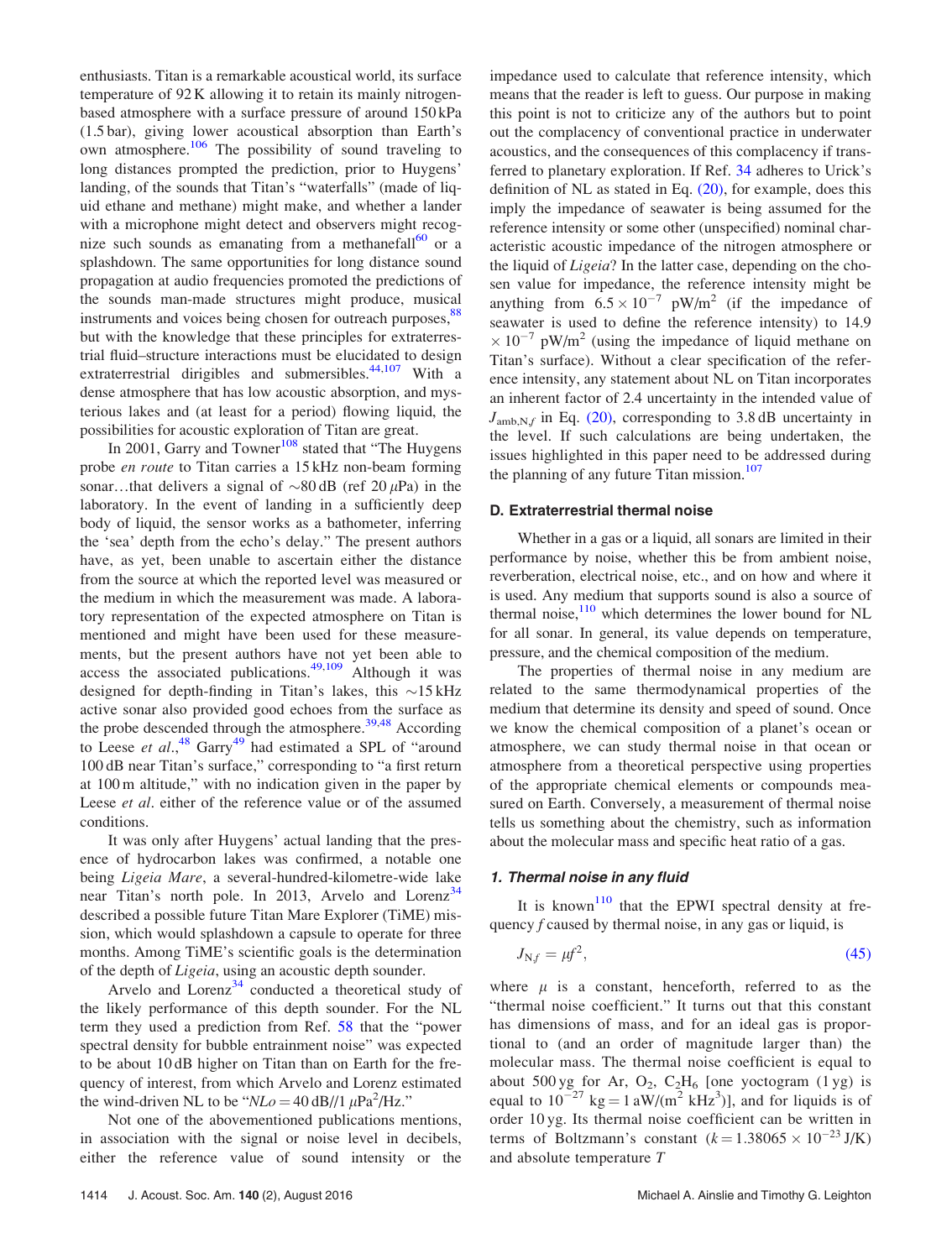$$
\mu = 4\pi \frac{kT}{c^2}.\tag{46}
$$

# 2. Thermal noise in an ideal gas

a. Characteristic acoustic impedance. Consider an ideal gas of pressure  $P$  and density  $\rho$  that obeys Boyle's law in the form

$$
\rho = Pm/kT,\tag{47}
$$

where  $m$  is the mean molecular mass. The speed of sound in a gas with polytropic index  $\Gamma$  is

$$
c = \sqrt{\frac{\Gamma kT}{m}},\tag{48}
$$

where  $\Gamma$  is equal to unity for isothermal fluctuations and to the specific heat ratio,  $\gamma$ , for adiabatic ones. In the high frequency limit, the fluctuations are expected to be isothermal (Ref. [111](#page-19-0), p. 351). Combining Eqs. (47) and (48), the characteristic impedance is

$$
\rho c = P \sqrt{\frac{\Gamma m}{kT}},\tag{49}
$$

consistent with Ref. [32](#page-17-0).

b. Thermal noise coefficient. Substituting Eq. (48) in Eq. [\(46\)](#page-14-0) for  $\mu$  gives

$$
\mu = 4\pi \frac{m}{\Gamma}.
$$
\n(50)

Equation (50), applicable to any ideal gas, is an extraordinarily simple result: at frequencies of interest, for which  $\Gamma = \gamma$ , the thermal noise coefficient depends only on the molecular mass and the specific heat ratio. The value of the thermal noise coefficient  $\mu$  is then equal to about 30 yg for hydrogen and 430 yg for air, as illustrated by Fig.  $3(a)$  for gases with molecular mass up to 75 yg.

A consequence of this simple result is that the EPWI thermal noise in an ideal gas is independent of temperature and pressure. The MSP thermal noise is proportional to  $PT^{-1/2}$  because of the additional impedance factor—see Eqs. (49) and (53).

## 3. Thermal noise in liquids and non-ideal gases

The thermal noise coefficient in fluids other than ideal gases can be estimated using Eq. [\(46\)](#page-14-0). This quantity depends directly on temperature and indirectly (through the speed of sound) on the pressure and chemical composition of the liquid or solid. Some examples for liquids from Table IV are plotted in Fig. 3(b).

# 4. Use in the sonar equation(s)

For use in the sonar equation, Eq. [\(45\)](#page-14-0) for  $J_{N,f}$  can be integrated over the receiver frequency band  $f_1$  to  $f_2$ . The result can be expressed in terms of the arithmetic mean  $f_{\text{am}} = (f_1 + f_2)/2$  and the geometric mean  $f_{\text{gm}} = (f_1 f_2)^{1/2}$ 



FIG. 3. (Color online) Thermal noise coefficient  $\mu$  [constant of proportionality in Eq. [\(45\)](#page-14-0)] vs molecular mass. (a) For selected gases; the dotted line is for an isothermal gas ( $\Gamma = 1$ ); other lines are for adiabatic gases with  $\gamma = 4/3$ (polyatomic), 7/5 (diatomic), and 5/3 (monatomic). (b) For selected liquids.

$$
\frac{p_N^2}{\rho c} = \frac{\mu}{3} B \left( 4f_{\rm am}^2 - f_{\rm gm}^2 \right),\tag{51}
$$

where  $B = f_2 - f_1$ . It follows from Eq. [\(21\)](#page-6-0) that

$$
L_{\rm N} = 10 \log_{10} \frac{\rho c \mu B \left( 4f_{\rm am}^2 - f_{\rm gm}^2 \right) / 3}{p_0^2} \text{ dB.}
$$
 (52)

Converting to NL for Urick's sonar equation using Eq. [\(22\)](#page-6-0) then gives

TABLE IV. Thermal noise coefficients of liquids.

| Category                   |     |      |      | $T/K c/(m s^{-1}) \rho/(kg m^{-3}) \rho c/(kPa s/m) 4\pi kT/c^2/yg$ |      |
|----------------------------|-----|------|------|---------------------------------------------------------------------|------|
| Seawater on Earth          | 283 | 1490 | 1027 | 1530                                                                | 22.1 |
| Water on Europa            | 270 | 1600 | 1000 | 1600                                                                | 18.3 |
| Liquid ethane on Titan     | 95  | 1920 | 630  | 1210                                                                | 4.5  |
| Liquid methane on Titan 95 |     | 1275 | 525  | 669                                                                 | 10.1 |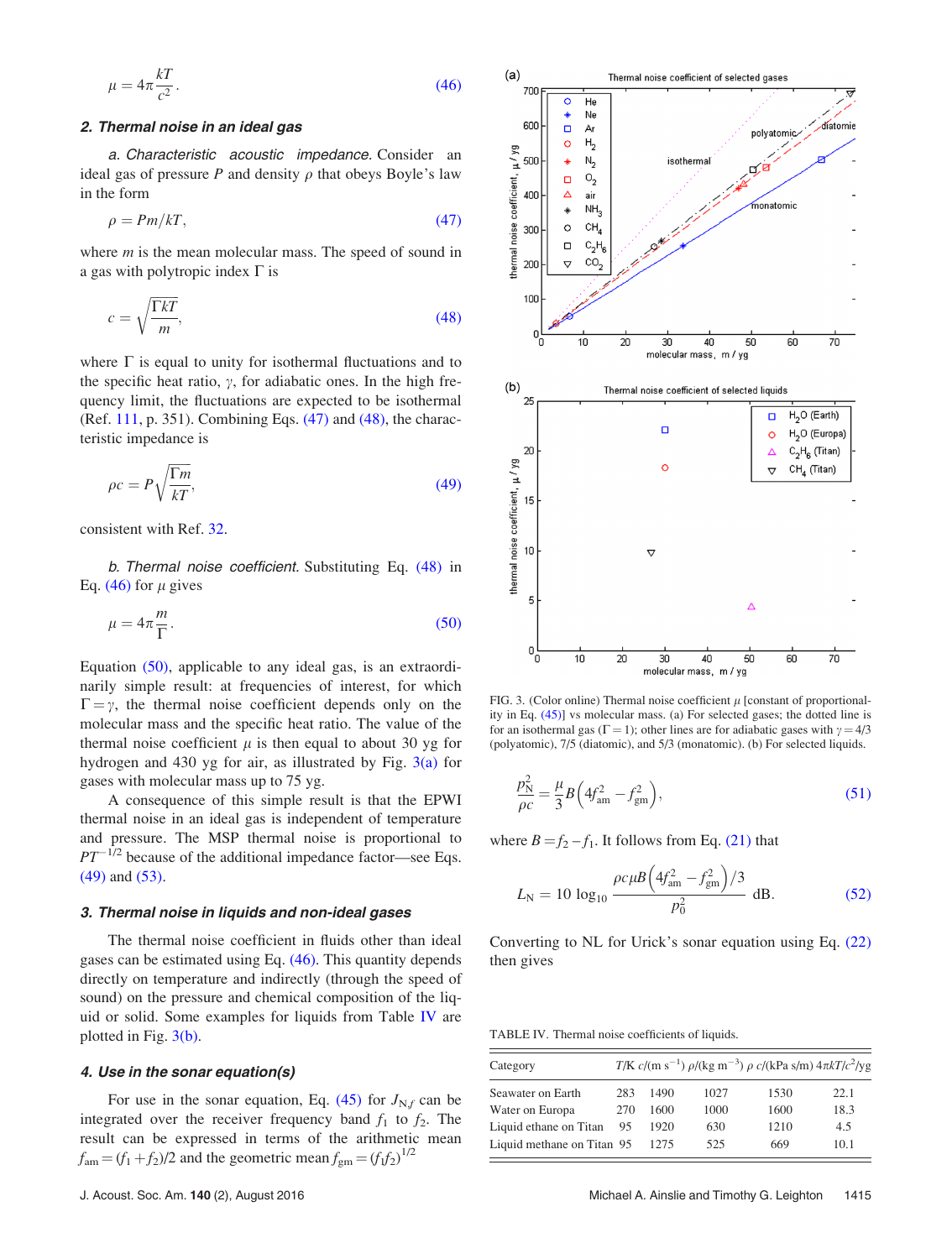<span id="page-16-0"></span>NL = 10 
$$
\log_{10} \frac{\mu \left( 4f_{\text{am}}^2 - f_{\text{gm}}^2 \right) / 3}{I_0 B_0^{-1}}
$$
 dB. (53)

#### E. Nonlinear effects

Although by no means restricted to extraterrestrial acoustics, the issue of nonlinear propagation is mentioned because the high atmospheric absorption means that the detection of low frequency signals detected from a distance, and short-range high frequency signals emitted by planetary probes, might mean that these detected signals were high amplitude at source. Much of acoustics is based on models of low amplitude (linear) fluctuations, and such models generate errors if the material or convective nonlinearities become significant.<sup>[112](#page-19-0)</sup> Nonlinear propagation might be expected in planetary acoustics in some circumstances, such as when sufficiently close to strong sources (volcanoes, meteorites, and meteors in thick atmospheres<sup>[113](#page-19-0),[114](#page-19-0)</sup>) or when such emissions in a higher density environment generate high sound particle velocities on reflection from the interface with a lower density environment [e.g., propagation of longwavelength perturbations on Venus, crossing from its dense lower layer (reaching  $\sim 9 \text{ MPa}$  (90 bar)] into the middle atmosphere (reaching  $< 0.1$  MPa). Neglect of the presence of higher frequency energy that can result from such phenomena can lead to an underestimation of calculations of the absorption that occurs during propagation (and therefore an underestimate of PL) and consequent underestimation of SL; or if the receiver is in the region where nonlinear propagation occurs and has insufficient bandwidth, it can fail to measure the higher frequency energy. This might be a consideration not only to the above examples of long distance propagation of low frequency sound or infrasound from natural sources, but also if (for example) man-made sources (e.g., in an anemometer) produce initially high amplitude signals to ensure a sufficient SNR on reception.

# IV. CONCLUSIONS

A term-by-term comparison between the sonar equations originating from Urick's book $4$  and those from a recently published international terminology standard $11$  reveals strong superficial similarities but important differences in the definitions of the individual terms in these equations (see Table [I](#page-7-0)). The main differences involve ratios of impedance ratios (affecting SL, PL, and NL), bandwidth (SL and NL), and filter gain (PG and DT). Urick's sonar equation terms involve ratios of EPWI, with a reference intensity equal to  $p_0^2/\rho_0c_0$ , where  $p_0$  is the standard reference sound pressure (1  $\mu$ Pa), and  $\rho_0c_0$ is an unspecified reference impedance; this form of the sonar equation creates confusion because it conflicts with international standards and is of limited utility for extraterrestrial applications because of the ambiguity in reference intensity. The ISO sonar equation terms involve ratios of MSP, with a reference sound pressure of  $1 \mu$ Pa; this form of the sonar equation would be satisfactory for use in liquids, but the reference pressure conflicts with the international standard value for gases.

The solution to both problems is to adopt Horton's sonar equation expressed in terms of EPWI ratios, with the international standard reference sound intensity of  $1 \text{ pW/m}^2$ . Any confusion associated with uncertain reference pressure or failure to specify one's choice between MSP and EPWI conventions is eliminated by following Horton's convention.

When the value of a physical quantity is reported as a level in decibels, ambiguity results from the common practices such as (a) use of a physical quantity that is not proportional to power, (b) failure to specify the nature of the physical quantity, and (c) partial or complete omission of the corresponding reference value. Perhaps the most common ambiguity is of type (b) and, in particular, the failure to specify whether the EPWI or MSP convention is being followed. This ambiguity was introduced in the 1980s (see Ref. [9](#page-17-0)) and remains to this day, as illustrated by the examples provided in the present paper.

The atmospheres, lakes, and oceans in which extraterrestrial acoustic sensors might operate have acoustical, chemical, and thermodynamical properties very different to typical conditions on Earth. The limiting omnipresent thermal noise depends on these properties in a predictable way. For example, the EPWI thermal noise coefficient is proportional to the ratio of molecular mass to specific heat ratio, independent of temperature  $T$  and pressure  $P$ . The corresponding MSP coefficient, on the other hand, is proportional to  $P/T^{1/2}$ .

Given that acoustics provides by far the most useful radiation for sensing at distance in liquid oceans, it would be inconceivable not to equip exploratory missions to Titan and other icy bodies with sonar. The ambiguities encountered on Earth are amplified by the exotic conditions found on moons and planets. Given the huge investment in resource to undertake such a mission, and the  $\sim$ 7 yr transit time of a probe to the gas giants, it would be regrettable if avoidable errors in concepts were to prevent the successful acquisition or interpretation of mission data. The purpose of this paper is to alert its reader to possible errors and ambiguities in modeling the performance of acoustical systems intended for planetary exploration. Horton's sonar equations, with a single, already unified international standard reference intensity for gases and liquids provide an opportunity to start with a clean slate.

#### ACKNOWLEDGMENTS

The authors acknowledge stimulating and insightful conversations with Professor Paul R. White. The data supporting this study are openly available from the University of Southampton repository at [http://dx.doi.org/](http://dx.doi.org/10.5258/SOTON/398047) [10.5258/SOTON/398047](http://dx.doi.org/10.5258/SOTON/398047).

<sup>&</sup>lt;sup>1</sup>A. D. Pierce, Acoustics: An Introduction to its Principles and Applications (American Institute of Physics, Melville, NY, 1989).

 $2J.$  W. Horton, "The bewildering decibel," [Electr. Eng.](http://dx.doi.org/10.1109/EE.1954.6438830) 73(6), 550-555 (1954).

<sup>&</sup>lt;sup>3</sup>M. I. Skolnik, Introduction to Radar Systems (McGraw-Hill book company, New York, 1962).

<sup>&</sup>lt;sup>4</sup>R. J. Urick, Principles of Underwater Sound (McGraw-Hill, New York, 1983), pp. 21, 22, 34, 71, 202, 291, 378, 388.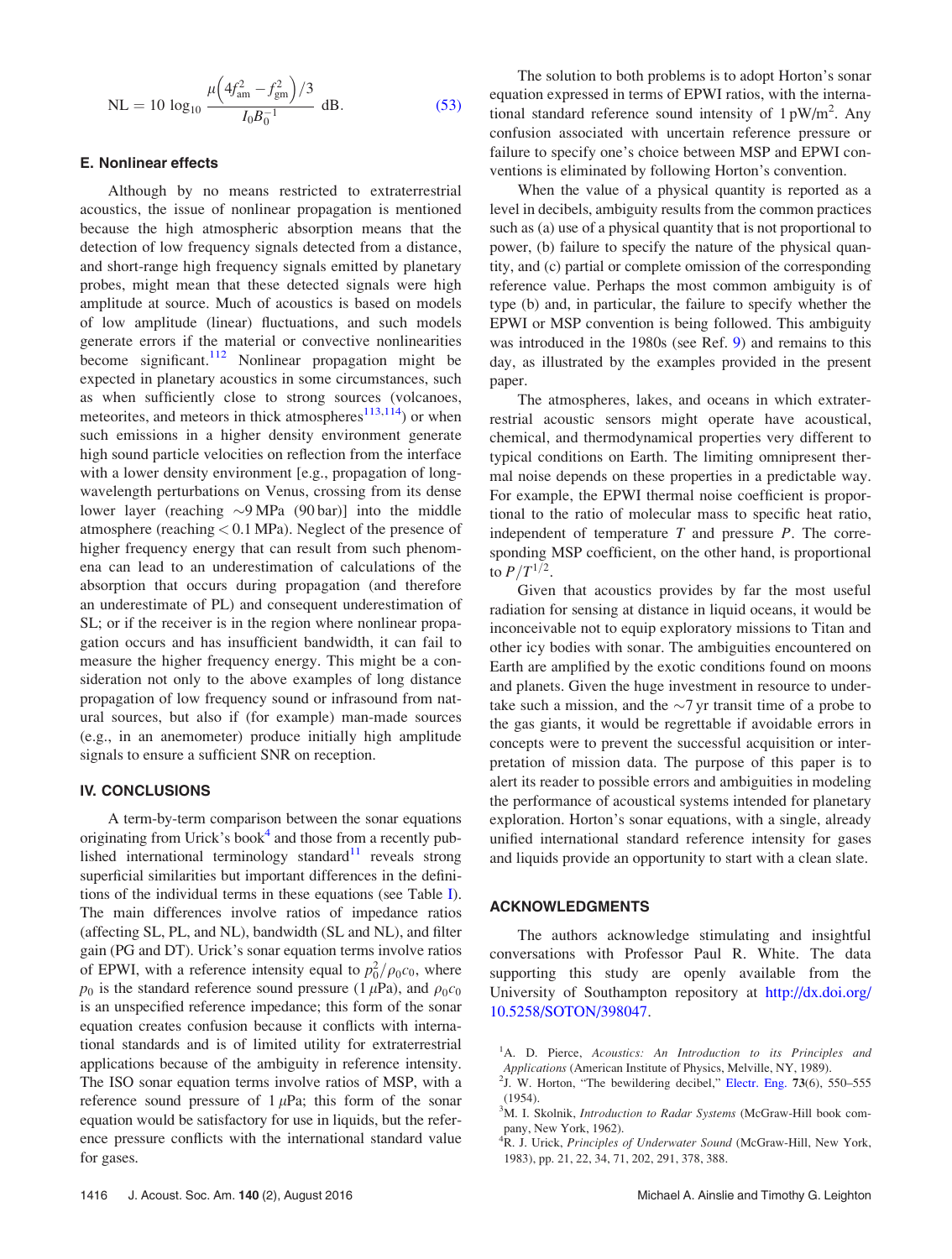- <span id="page-17-0"></span>5 ISO 80000-3:2006, "Quantities and Units, Part 3—Space and time" (International Organization for Standardization, Geneva, Switzerland, 2006).
- <sup>6</sup>M. A. Ainslie, "A century of sonar: Planetary oceanography, underwater noise monitoring, and the terminology of underwater sound," Acoust. Today <sup>11</sup>, 12–19 (2015). <sup>7</sup>
- ${}^{7}R$ . V. L. Hartley, "'TU' becomes 'Decibel," Bell Lab. Rec. 7(4), 137–139 (1928).
- <sup>8</sup>J. W. Horton, "Fundamental considerations regarding the use of relative magnitudes," [Proc. IRE](http://dx.doi.org/10.1109/JRPROC.1952.274037) 40(4), 440-444 (1952).
- <sup>9</sup>M. A. Ainslie and C. L. Morfey, "'Transmission loss' and 'propagation loss' in undersea acoustics," [J. Acoust. Soc. Am.](http://dx.doi.org/10.1121/1.1960170) 118(2), 603-604 (2005).
- <sup>10</sup>ISO 1683:2015, "Acoustics—Preferred reference values for acoustical and vibratory levels" (International Organization for Standardization, Geneva, Switzerland, 2015).<br><sup>11</sup>ISO/DIS 18405.2, "Underwater Acoustics—Terminology" (International
- 
- Organization for Standardization, Geneva, Switzerland, 2016). <sup>12</sup>M. A. Ainslie, *Principles of Sonar Performance Modeling* (Springer, Berlin, 2010), pp. 33, 493, 576, 607–610.
- <sup>13</sup>ISO 17208-1:2016, "Underwater acoustics—Quantities and procedures for description and measurement of underwater sound from ships—Part 1: Requirements for precision measurements in deep water used for comparison purposes" (International Organization for Standardization,
- Geneva, Switzerland, 2016). 14J. W. Horton, Fundamentals of SONAR (United States Naval Institute,
- Annapolis, MD, 1959), pp. 120, 313, 314, 342.<br><sup>15</sup>R. J. Urick, *Principles of Underwater Sound for Engineers* (McGraw-
- Hill, New York, 1967), pp. 13-14.<br><sup>16</sup>L. Camp, R. Stern, and B. M. Brown, *Underwater acoustics* (Wiley-
- Interscience, New York, 1970). <sup>17</sup>W. R. Bennett, "Spectra of quantized signals," [Bell Syst. Tech. J.](http://dx.doi.org/10.1002/j.1538-7305.1948.tb01340.x) 27(3),
- 446–472 (1948).<br><sup>18</sup>M. Dishal, "Alignment and adjustment of synchronously tuned multiple-
- resonant-circuit filters," [Proc. IRE](http://dx.doi.org/10.1109/JRPROC.1951.273611) <sup>39</sup>(11), 1448–1455 (1951). 19B. H. Deatherage and I. J. Hirsh, "Auditory localization of clicks,"
- [J. Acoust. Soc. Am.](http://dx.doi.org/10.1121/1.1907740) 31(4), 486–492 (1959).<br><sup>20</sup>I. Pollack and J. M. Pickett, "Masking of speech by noise at high sound levels," J. Acoust. Soc. Am. 30(2), 127–130 (1958).
- <sup>21</sup>J. L. Flanagan, "Models for approximating basilar membrane dis-
- placement," [J. Acoust. Soc. Am.](http://dx.doi.org/10.1121/1.1936560) <sup>32</sup>(7), 937–937 (1960). 22F. B. Jensen, W. A. Kuperman, M. B. Porter, and H. Schmidt, Computational Ocean Acoustics (Springer Science and Business Media,
- New York, 2011), p. 714.<br><sup>23</sup>W. A. Kuperman, "Propagation of sound in the ocean," in *Handbook of* Acoustics, edited by M. J. Crocker (John Wiley & Sons, New York,
- 1998), p. 407.<br><sup>24</sup>W. Kuperman and P. Roux, "Underwater acoustics," in Springer
- Handbook of Acoustics (Springer, New York, 2007), pp. 149–204.<br><sup>25</sup>R. Hickling, "Noise control and SI units," [J. Acoust. Soc. Am.](http://dx.doi.org/10.1121/1.428157) **106**(6), 3048–3048 (1999). <sup>26</sup>C. S. Clay, "Underwater sound transmission and SI units [43.05. Ky],"
- 
- [J. Acoust. Soc. Am.](http://dx.doi.org/10.1121/1.428156)  $106(6)$ , 3047–3047 (1999). <sup>27</sup>R. Boute, "The decibel done right: A matter of engineering the math," [IEEE Antennas Propag. Mag.](http://dx.doi.org/10.1109/MAP.2009.5433137) 51(6), 177–184 (2009).<br><sup>28</sup>D. M. Chapman, "Decibels, SI units, and standards," [J. Acoust. Soc. Am.](http://dx.doi.org/10.1121/1.429620)
- 
- 108(2), 480–480 (2000).  $2^{9}D$ . M. Chapman and D. D. Ellis, "Elusive decibel: Thoughts on sonars
- and marine mammals," Can. Acoust.  $26(2)$ ,  $29-31$  (1998).  $30C$ . G. Little, "Acoustic methods for the remote probing of the lower
- atmosphere," [Proc. IEEE](http://dx.doi.org/10.1109/PROC.1969.7010) 57(4), 571–578 (1969).<br><sup>31</sup>S. Lee, M. Zanolin, A. M. Thode, R. T. Pappalardo, and N. C. Makris, "Probing Europa's interior with natural sound sources," [Icarus](http://dx.doi.org/10.1016/S0019-1035(03)00150-7) 165,
- 144–167 (2003).<br> $32H$ . Svedhem, J. P. Lebreton, J. Zarnecki, and B. Hathi, "Using speed of sound measurements to constrain the Huygens probe descent profile," in Planetary Probe Atmospheric Entry and Descent Trajectory Analysis and Science (ESA SP-544, European Space Agency, 2004), Vol. 544, pp.
- $221-228$ .<br><sup>33</sup>D. Banfield, "A Martian sonic anemometer," in *Proc.* 2005 IEEE
- Aerospace Conference (5–12 March 2005), pp. 641–647.<br> $34J$ . Arvelo and R. Lorenz, "Plumbing the depths of Ligeia: Considerations for depth sounding in Titan's hydrocarbon seas," [J. Acoust. Soc. Am.](http://dx.doi.org/10.1121/1.4824908) 134(6), 4335–4350 (2013).
- <sup>35</sup>A. Tesei, W. L. J. Fox, A. Maguer, and A. Lo/vik, "Target parameter estimation using resonance scattering analysis applied to air-filled, cylindri-
- cal shells in water," [J. Acoust. Soc. Am.](http://dx.doi.org/10.1121/1.1312359)  $108$ ,  $2891-2900$  (2000).<br><sup>36</sup>C. Wilson, D. Hutchins, L. A. Davis, and M. C. Towner, "An ultrasonic anemometer for Mars," J. Acoust. Soc. Am.  $123$ ,  $3702-3401$  (2008).
- $37D$ . Banfield, R. W. Dissly, and S. C. R. Rafkin, "Mars surface wind measurements using an acoustic anemometer," in Concepts and Approaches for Mars Exploration (June 12–14, 2012), paper 4308.<br><sup>38</sup>E. Leonard-Pugh, C. Wilson, S. Calcutt, and L. Davis, "Capacitive ultra-
- sonic transducer development for acoustic anemometry on Mars," in 44th
- Meeting of the DPS American Astronomical Society (2012), No. 215.23. 39J. C. Zarnecki, M. R. Leese, B. Hathi, A. J. Ball, A. Hagermann, M. C. Towner, R. D. Lorenz, J. A. M. McDonnell, S. F. Green, M. R. Patel, T. J. Ringrose, P. D. Rosenberg, K. R. Atkinson, M. D. Paton, M. Banaszkiewicz, B. C. Clark, F. Ferri, M. Fulchignoni, N. A. L. Ghafoor, G. Kargl, H. Svedhem, J. Delderfield, M. Grande, D. J. Parker, P. G. Challenor, and J. E. Geake, "A soft solid surface on Titan as revealed by the Huygens surface science package," [Nature](http://dx.doi.org/10.1038/nature04211) 438(7069), 792-795
- (2005).  $^{40}$ R. A. Hanel, "Exploration of the atmosphere of Venus by a simple capsu-
- le," NASA Technical Note TN D-1909 (1964). <sup>41</sup>R. A. Hanel and M. G. Strange, "Acoustic experiment to determine the composition of an unknown planetary atmosphere," [J. Acoust. Soc. Am.](http://dx.doi.org/10.1121/1.1910162) 40, 896–905 (1966).
- <sup>42</sup>D. Banfield, P. Gierasch, and R. Dissly, "Planetary descent probes: Polarization nephelometer and hydrogen ortho/para instruments," in
- Proc. IEEE Aerosp. Conf. (2005), pp. 691–697.<br><sup>43</sup>J. Jiang, K. Baik, and T. G. Leighton, "Acoustic attenuation, phase and group velocities in liquid-filled pipes II: Simulation for spallation neutron sources and planetary exploration," [J. Acoust. Soc. Am.](http://dx.doi.org/10.1121/1.3598463) 130(2), 695–706
- (2011).  $^{44}$ T. G. Leighton, "Fluid loading effects for acoustical sensors in the atmospheres of Mars, Venus, Titan and Jupiter," [J. Acoust. Soc. Am.](http://dx.doi.org/10.1121/1.3104628) 125(5),
- EL214–EL219 (2009).<br> $^{45}$ ASA Z24.1-1951 (Revision of Z24.1-1942), American Standard Acoustical Terminology (1951), available from [https://archive.org/](https://archive.org/stream/ameri00amer#page/n1/mode/2up)
- [stream/ameri00amer#page/n1/mode/2up](https://archive.org/stream/ameri00amer#page/n1/mode/2up) (Last viewed 9 August 2014).<br><sup>46</sup>ANSI S1.1-1960 (R1976): *Acoustical Terminology* (Acoustical Society of America. New York, 1976).
- <sup>47</sup>E. Stofan, C. Elachi, J. Lunine, R. D. Lorenz, B. Stiles, K. Mitchell, S. Ostro, L. Soderblom, C. Wood, S. Zebker, S. Wall, M. Janssen, R. Kirk, R. Lopes, F. Paganelli, J. Radebaugh, L. Wye, Y. Anderson, M. Allison, R. Boehmer, P. Callahan, P. Encrenaz, E. Flamini, G. Francescetti, Y. Gim, G. Hamilton, S. Hensley, W. Johnson, K. Kelleher, D. Muhlenman, P. Paillou, G. Picardi, F. Posa, L. Roth, R. Seu, S. Shaffer, S. Vatrella, and R. West, "The lakes of Titan," Nature 445, 61–64 (2007).
- <sup>48</sup>M. R. Leese, R. D. Lorenz, B. Hathi, and J. C. Zarnecki, "The Huygens surface science package (SSP): Flight performance review and lessons
- learned," [Planet. Space Sci.](http://dx.doi.org/10.1016/j.pss.2012.06.005) 70(1), 28–45 (2012).<br><sup>49</sup>J. R. C. Garry, "Surveying Titan acoustically," MSc thesis, University of
- Kent at Canterbury, Canterbury, 1996, C3 46-9855.<br><sup>50</sup>M. N. Banda, "Acoustics of natural phenomena on other planets and sat-
- ellites," MSc thesis, University of Southampton, 2011, pp. 1–93. 51M. C. Towner, J. R. C. Garry, H. Svedhem, A. Hagermann, B. C. Clark, R. D. Lorenz, and J. C. Zarnecki, "Constraints on the Huygens landing site topography from the Surface Science Package Acoustic Properties Instrument," in 37th Lunar and Planetary Science Conference, 13–17
- March 2006, Houston, TX (2006).<br><sup>52</sup>ISO/TR25417, "Acoustics—Definitions of basic quantities and terms" (International Organization for Standardization, Geneva, Switzerland,
- 2007).<br> $53$ M. D. Collins, B. E. McDonald, W. A. Kuperman, and W. L. Siegmann, "Jovian acoustics and Comet Shoemaker–Levy 9," J. Acoust. Soc. Am.
- 97,  $2147-2158$  (1995).<br> $54K$ . D. Heaney and R. L. Campbell, "Parabolic equation modelling of acoustic propagation on small moons," in The 22nd International Congress on Sound and Vibration—Major Cchallenges in Acoustics, Noise and Vibration Research, ICSV22, Florence, Italy, edited by M. J. Crocker, M. Pawelczyk, F. Pedrielli, E. Carletti, and S. Luzzi (12–16 July
- 2015), pp. 1–8.<br> $55J$ . F. Lingevitch, M. D. Collins, and W. L. Siegmann, "Parabolic equations for gravity and acousto-gravity waves," [J. Acoust. Soc. Am.](http://dx.doi.org/10.1121/1.424634) 105(6),
- 3049–3056 (1999).<br> $56C$ . L. Morfey, *Dictionary of Acoustics* (Academic, San Diego, 2000).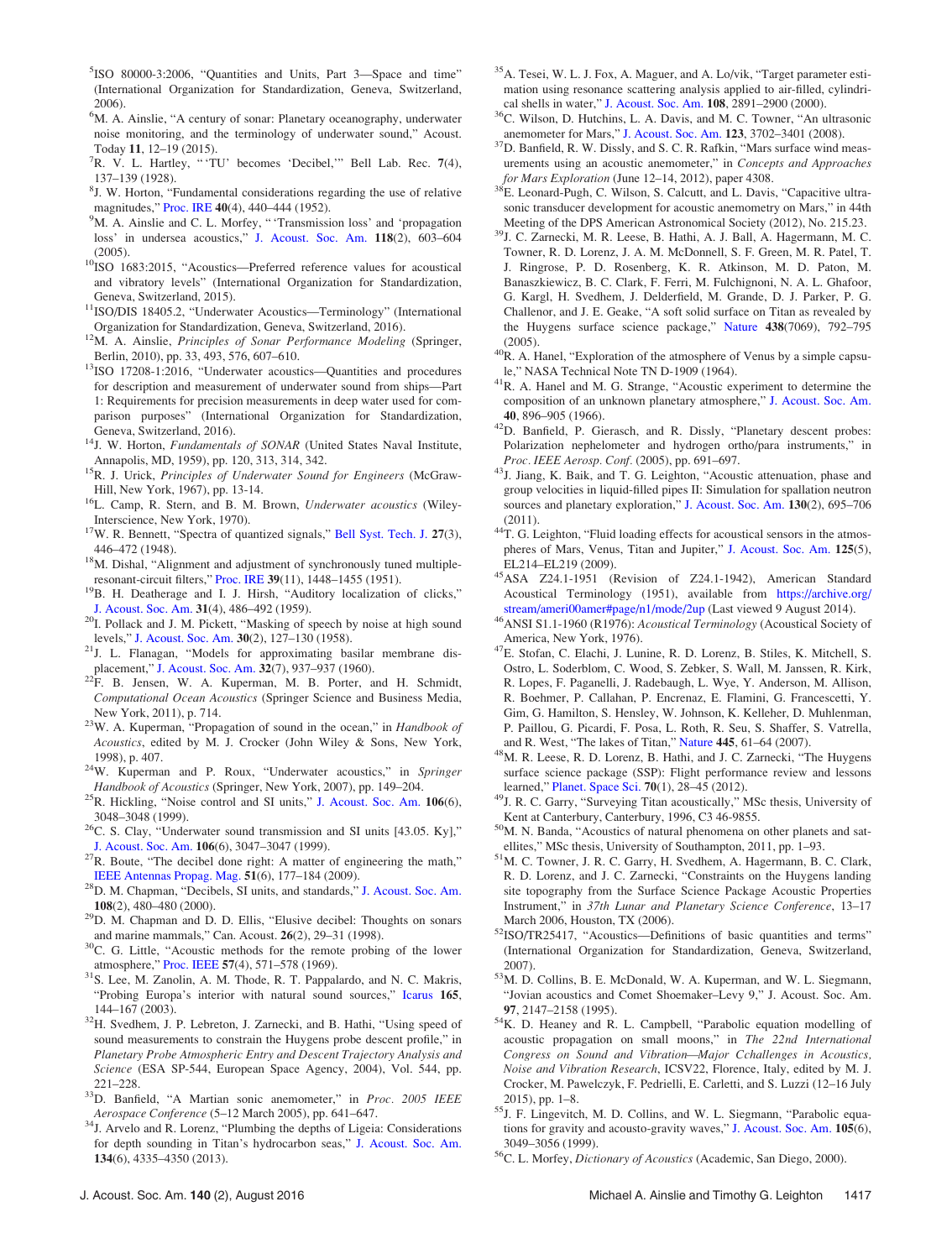- <span id="page-18-0"></span> $57$ M. A. Ainslie and T. G. Leighton, "Sonar equations for planets and moons," in The 22nd International Congress on Sound and Vibration— Major challenges in Acoustics, Noise and Vibration Research, ICSV22, Florence, Italy, edited by M. J. Crocker, M. Pawelczyk, F. Pedrielli,
- <sup>58</sup>T. G. Leighton, P. R. White, and D. C. Finfer, "The sounds of seas in space," in Proceedings of the International Conference on Underwater
- Acoustic Measurements, Technologies and Results (2005), pp. 1–840.<br><sup>59</sup>T. G. Leighton, "From seas to surgeries, from babbling brooks to baby scans: The acoustics of gas bubbles in liquids," [Int. J. Mod. Phys. B](http://dx.doi.org/10.1142/S0217979204026494)
- 18(25), 3267–3314 (2004).<br><sup>60</sup>T. G. Leighton and P. R. White, "The sound of Titan: A role for acoustics in space exploration," Acoust. Bull. **29**(4), 16–23 (2004).
- <sup>61</sup>O. A. Godin, "Reciprocity and energy theorems for waves in a compress-<br>ible inhomogeneous moving fluid," Wave Motion  $25(2)$ , 143–167 (1997).
- <sup>62</sup>E. M. Salomons, Computational Atmospheric Acoustics (Springer
- Science & Business Media, Dordrecht, 2012).  $63M$ . A. Ainslie, "The sonar equations: Definitions and units of individual
- terms," in Acoustics08, Paris (June 29–July 4, 2008), pp. 1–30.<br><sup>64</sup>S. D. Vance, K. P. Hand, and R. T. Pappalardo, "Geophysical controls of chemical disequilibria in Europa," [Geophys. Res. Lett.](http://dx.doi.org/10.1002/2016GL068547) 43, 4871–4879,
- doi:10.1002/2016GL068547 (2016).  $65T$ . G. Leighton, "The use of extra-terrestrial oceans to test ocean acous-<br>tics students," J. Acoust. Soc. Am. 131(3), 2551–2555 (2012).
- <sup>66</sup>H. Hussmann, F. Sohl, and T. Spohn, "Subsurface oceans and deep interiors of medium-sized outer planet satellites and large trans-neptunian
- objects," [Icarus](http://dx.doi.org/10.1016/j.icarus.2006.06.005) 185(1), 258–273 (2006).  $67H$ . J. Melosh, A. G. Ekholm, A. P. Showman, and R. D. Lorenz, "The tem-
- perature of Europa's subsurface water ocean," [Icarus](http://dx.doi.org/10.1016/j.icarus.2003.11.026) <sup>168</sup>, 498–502 (2004). 68T. B. McCord, G. B. Hansen, F. P. Fanale, R. W. Carlson, D. L. Matson, T. V. Johnson, W. D. Smythe, J. K. Crowley, P. D. Martin, A. Ocampo, C. A. Hibbitts, J. C. Granahan, and the NIMS Team, "Salts on Europa's surface detected by Galileo's near infrared mapping spectrometer,"
- [Science](http://dx.doi.org/10.1126/science.280.5367.1242) 280, 1242–1245 (1998).  $69M$ . Y. Zolotov and E. L. Shock, "Composition and stability of salts on the surface of Europa and their oceanic origin," [J. Geophys. Res.](http://dx.doi.org/10.1029/2000JE001413) 106(El2),
- 32815–32827, doi:10.1029/2000JE001413 (2001).<br><sup>70</sup>T. G. Leighton, D. C. Finfer, and P. W. White, "The problems with acoustics on a small planet," Icarus **193**(2), 649–652 (2008).
- <sup>71</sup>R. L. Kovach and C. F. Chyba, "Seismic detectability of a subsurface ocean on Europa," [Icarus](http://dx.doi.org/10.1016/j.icarus.2007.10.008) **150**, 279–287 (2001).
- $\rm ^{72}T.$  G. Leighton, D. C. Finfer, and P. W. White, "Ocean acoustic circumpropagation in the ice seas of Europa," ISVR Technical Report 319,
- University of Southampton (2007), pp. 1–31.  $^{73}T$ . G. Leighton, P. W. White, and D. C. Finfer, "The opportunities and challenges in the use of extra-terrestrial acoustics in the exploration of the oceans of icy planetary bodies," [Earth, Moon, Planets](http://dx.doi.org/10.1007/s11038-012-9399-6) 109(1-4),
- 91–116 (2012). <sup>74</sup>W. M. Carey and R. B. Evans, *Ocean ambient noise: Measurement and*
- theory (Springer Science and Business Media, New York, 2011).<br><sup>75</sup>S. D. Vance and J. M. Brown, "Acoustic exploration of extraterrestrial oceans," in The 22nd International Congress on Sound and Vibration— Major challenges in Acoustics, Noise and Vibration Research, ICSV22, Florence, Italy, edited by M. J. Crocker, M. Pawelczyk, F. Pedrielli, E.
- Carletti, and S. Luzzi (12–16 July 2015), pp. 1–8.<br><sup>76</sup>M. Choukroun and O. Grasset, "Thermodynamic data and modeling of the water and ammonia-water phase diagrams up to 2.2 GPa for planetary
- geophysics," [J. Phys. Chem.](http://dx.doi.org/10.1063/1.3487520) 133, 144502 (2010).<br><sup>77</sup>S. Vance and J. M. Brown, "Sound velocities and thermodynamic properties of water to 700 MPa and  $-10$  to  $100^{\circ}$ C," [J. Acoust. Soc. Am.](http://dx.doi.org/10.1121/1.3257223)
- 127(1), 174–180 (2010).  $78C$ . C. Leroy, S. P. Robinson, and M. J. Goldsmith, "A new equation for the accurate calculation of sound speed in all oceans," [J. Acoust. Soc.](http://dx.doi.org/10.1121/1.2988296)
- [Am.](http://dx.doi.org/10.1121/1.2988296)  $124(5)$ , 2774–2782 (2008).<br><sup>79</sup>J. D. Sharp, M. H. Albehadili, F. J. Millero, and R. J. Woosley, "Estimating the density and compressibility of natural hypersaline brines using the Pitzer Ionic Interaction Model,"  $Aquad$  Geochem. 21(1), 11–29 (2015).
- ${}^{80}$ T. Guillot, "The interiors of giant planets: Models and outstanding questions," Annu. Rev. Earth Planet. Sci. 33, 493–530 (2005).
- <sup>81</sup>B. Fegley, Jr., G. Klingelhöfer, K. Lodders, and T. Widemann, "Geochemistry of surface-atmosphere interactions on Venus," in Venus II: Geology, Geophysics, Atmosphere, and Solar Wind Environment, edited by S. W. Bougher, D. M. Hunten, and R. J. Phillips (University of Arizona Press, Tucson, AZ, 1997).
- 82B.-O. Demory, M. Gillon, S. Seager, B. Benneke, D. Deming, and B. Jackson, "Detection of thermal emission from a super-Earth," [Astrophys.](http://dx.doi.org/10.1088/2041-8205/751/2/L28)
- [J., Lett.](http://dx.doi.org/10.1088/2041-8205/751/2/L28) 751(2), L28 (2012).<br><sup>83</sup>M. D. Collins, B. E. McDonald, W. A. Kuperman, and W. L. Siegmann, "Jovian acoustic tomography," J. Acoust. Soc. Am. **95**, 2880–2881 (1994).
- <sup>84</sup>L. V. Ksanfomality, N. V. Goroshkova, M. K. Naraeva, A. P. Suvorov, V. K. Khodyrev, and L. V. Yabrova, "Acoustic measurements of the wind velocity at the Venera 13 and Venera 14 landing sites," Sov.
- Astron. Lett.  $8(4)$ , 227–229 (1982).  $85L$ . Ksanfomality, N. V. Goroschkova, and V. Khondryev, "Wind velocity near the surface of Venus from acoustic measurements," Cosmic Res. 21,
- 
- 161–167 (1983).<br><sup>86</sup>C. T. Russell, "Venus lightning," Space Sci. Rev. **55**(1-4), 317–356 (1991). <sup>87</sup>T. G. Leighton and A. Petculescu, "Sounds in space: The potential uses for acoustics in the exploration of other worlds," Hydroacoustics 11,
- $225-239$  (2008).<br><sup>88</sup>T. G. Leighton and A. Petculescu, "The sound of music and voices in
- space," [Acoust. Today](http://dx.doi.org/10.1121/1.3238122)  $5(3)$ , 17–29 (2009).<br><sup>89</sup>K. C. Herr, P. B. Forney, and G. C. Pimentel, "Mariner Mars 1969 infra-<br>red spectrometer," Appl. Opt. 11(3), 493–501 (1972).
- <sup>90</sup>R. Aronson, "The MARS II electric car," SAE Technical Paper 680429,
- 1968.  $91A$ . P. Zent, R. C. Quinn, and M. Madou, "A thermo-acoustic gas sensor array for photochemically critical species in the Martian atmosphere,"
- [Planet. Space Sci.](http://dx.doi.org/10.1016/S0032-0633(98)00013-0) 46, 795–803 (1998). <sup>92</sup>J. Hlavay and G. G. Guilbault, "Applications of the piezoelectric crystal  $\sim$  detector in analytical chemistry," Anal. Chem. 49(13), 1890–1898 (1977).
- <sup>93</sup>T. G. Leighton, P. R. White, and M. A. Marsden, "Applications of onedimensional bubbles to lithotripsy, and to diver response to low fre-
- quency sound," Acta Acust.  $3(6)$ , 517–529 (1995). <sup>94</sup>T. G. Leighton, "The inertial terms in equations of motion for bubbles in tubular vessels or between plates," [J. Acoust. Soc. Am.](http://dx.doi.org/10.1121/1.3638132) 130(5),
- 3333–3338 (2011). 95T. G. Leighton, P. R. White, C. L. Morfey, J. W. L. Clarke, G. J. Heald, H. A. Dumbrell, and K. R. Holland, "The effect of reverberation on the
- damping of bubbles," [J. Acoust. Soc. Am.](http://dx.doi.org/10.1121/1.1501895)  $112(4)$ , 1366–1376 (2002). <sup>96</sup>T. G. Leighton, D. G. Ramble, A. D. Phelps, C. L. Morfey, and P. P. Harris, "Acoustic detection of gas bubbles in a pipe," Acust. Acta Acust. **84**(5), 801–814 (1998).
- <sup>97</sup>IEC 60050-801:1994, "International electrotechnical vocabulary: Acoustics and electroacoustics" (International Electrotechnical Commission, Geneva, Switzerland). Available from <http://www.electropedia.org/> (Last viewed
- 8 August 2014). 98ANSI/ASA S1.1-2013, "Acoustical terminology" (American National
- Standards Institute, New York, 2013). 99K. Zahnle and M.-M. M. Low, "The collision of Jupiter and Comet
- Shoemaker–Levy 9," [Icarus](http://dx.doi.org/10.1006/icar.1994.1038)  $108(1)$ , 1–17 (1994). <sup>100</sup>G. E. Lindal, G. E. Wood, G. S. Levy, J. D. Anderson, D. N. Sweetnam, H. B. Hotz, B. J. Buckles, D. P. Holmes, P. E. Doms, V. R. Eshleman, G. L. Tyler, and T. A. Croft, "The atmosphere of Jupiter: An analysis of the Voyager Radio Occultation Measurements," [J. Geophys. Res.](http://dx.doi.org/10.1029/JA086iA10p08721) 86, 8721-8727, doi:10.1029/JA086iA10p08721 (1981).
- <sup>101</sup>R. D. Lorenz, "Speed of sound in outer planet atmospheres," [Planet.](http://dx.doi.org/10.1016/S0032-0633(98)00099-3) Space Sci.  $47(1)$ ,  $67-77$  (1998).
- <sup>102</sup>M. Allison, "Planetary waves in Jupiter's equatorial atmosphere," [Icarus](http://dx.doi.org/10.1016/0019-1035(90)90069-L)
- 83(2), 282–307 (1990).<br><sup>103</sup>M. D. Collins, W. A. Kuperman, B. E. McDonald, and W. L. Siegmann, "Parabolic equation modeling of azimuthally advected gravity waves,"
- [Wave Motion](http://dx.doi.org/10.1016/S0165-2125(99)00040-2)  $31(2)$ , 131–138 (2000). <sup>104</sup>D. P. Hinson and J. A. Magalhães, "Equatorial waves in the stratosphere
- of Uranus," [Icarus](http://dx.doi.org/10.1016/0019-1035(91)90141-F) 94(1), 64–91 (1991).<br><sup>105</sup>D. P. Hinson and J. A. Magalhães, "Inertio-gravity waves in the atmo-<br>sphere of Neptune," Icarus **105**(1), 142–161 (1993).
- $106<sub>A</sub>$ . Petculescu and R. M. Lueptow, "Atmospheric acoustics of Titan, Mars, Venus, and Earth," [Icarus](http://dx.doi.org/10.1006/icar.1993.1115) 186, 413–419 (2007).
- $^{107}$ R. D. Lorenz, S. Oleson, J. Woytach, R. Jones, A. Colozza, P. Schmitz, G. Landis, M. Paul, and J. Walsh, "Titan submarine: Vehicle design and operations concept for the exploration of the hydrocarbon seas of Saturn's giant
- moon," in 46th Lunar and Planetary Science Conference (2015).<br><sup>108</sup>J. R. C. Garry and M. C. Towner, "Sonar behaviour in non-terrestrial ocean exploration," in 32nd Lunar and Planetary Science Conference,
- Houston, Texas (12–16 March 2001), Paper 1726.<br><sup>109</sup>J. R. C. Garry and J. C. Zarnecki, "A laboratory simulator for Titan's atmosphere and surface," [Proc. SPIE](http://dx.doi.org/10.1117/12.253433) 2803, 55–63 (1996).